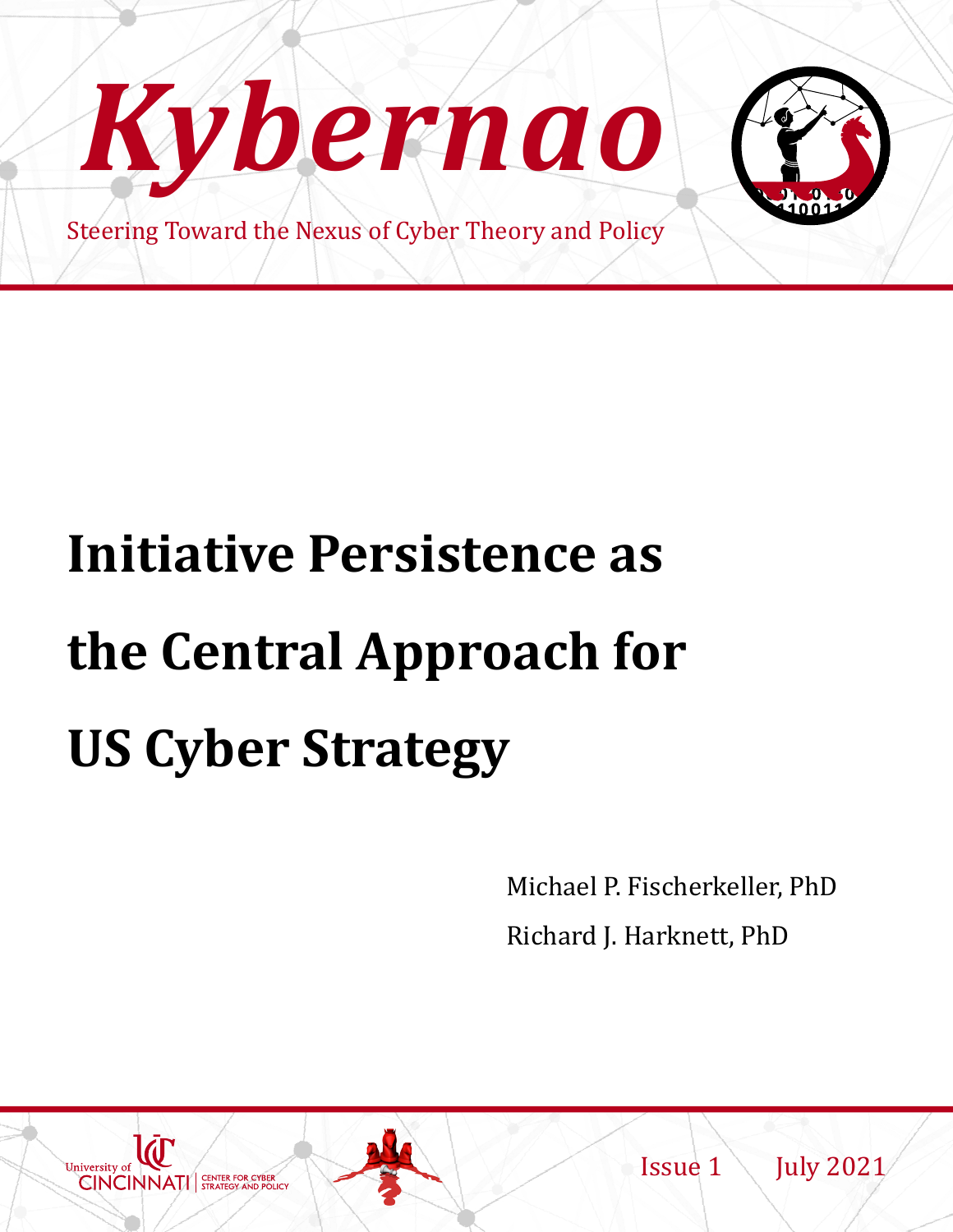#### **EXECUTIVE SUMMARY**

# Initiative Persistence as the Central Approach for US Cyber Strategy

The Biden-Harris administration's recent focus on a strategic approach of defense to improve the cybersecurity of federal systems and networks, supply chains, and critical infrastructure is essential. However, it is a necessary but not a sufficient adjustment to U.S. cyber strategy. A more fundamental re-thinking is needed if the United States is to halt and ultimately reverse its loss of relative advantage from cyber campaigns targeting its political, economic, social, and organizational power.

In a new U.S. national cyber strategy, the central focus should be initiative persistence, a strategic approach to preclude, mitigate, and counter strategically consequential cyber action occurring continuously short of armed conflict. Acting together, defense, initiative persistence, and deterrence will provide cybersecurity across the full spectrum of strategic competition.

This strategy must be implemented through a Whole-of-Nation-Plus (WON+) framework connecting improved intergovernmental organization with more effective alignment of the public and private sectors, engagement of citizenry, and coordination of all three efforts with allies and international partners (the "plus" in WON+).

U.S. cyber strategy must pivot to the realities of the cyber strategic environment where initiative persistence, not ceding initiative, is the central strategic approach to achieving security.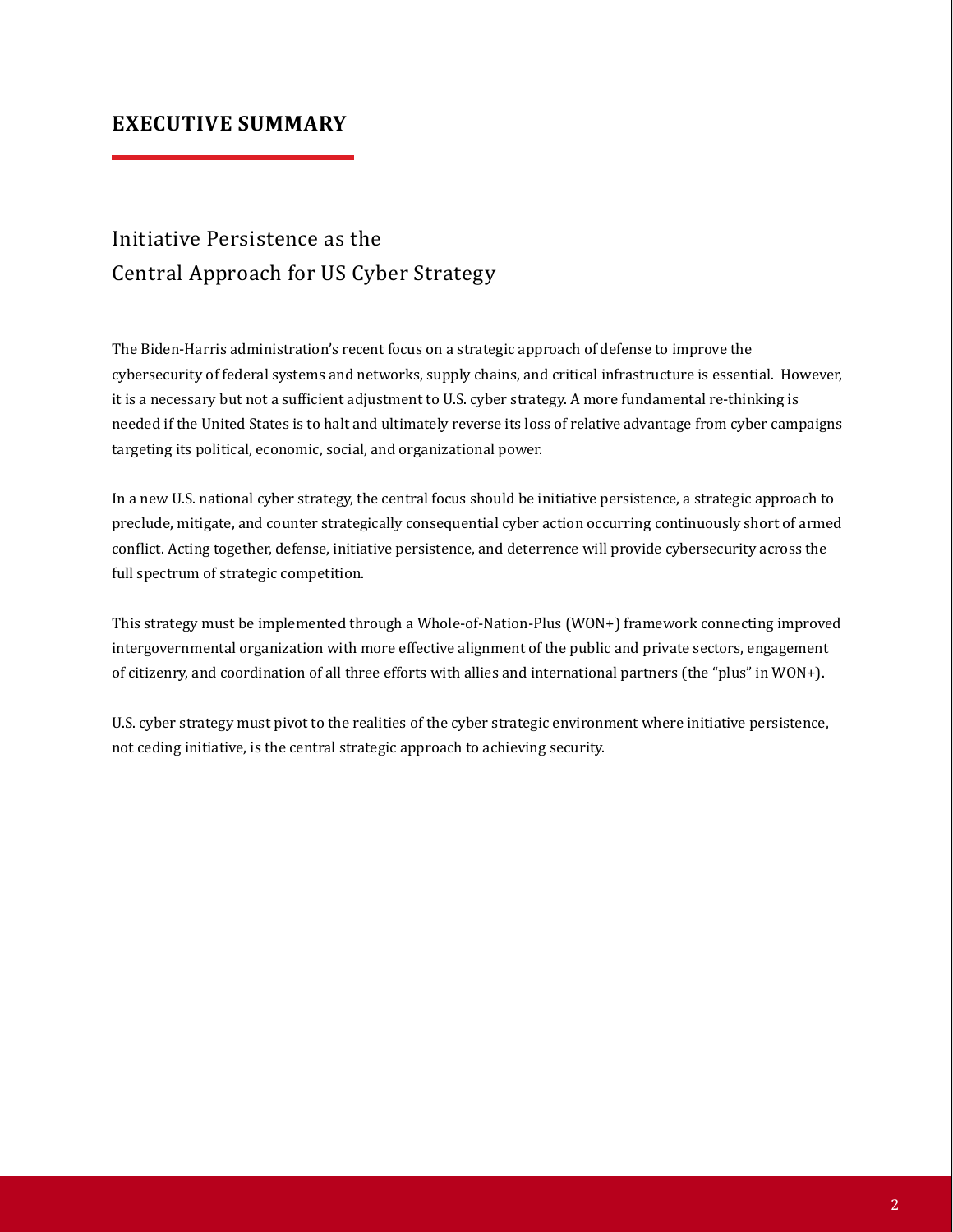#### **About the Authors**



Dr. Michael Fischerkeller is a research staff member in the Information, Technology and Systems Division at the Institute for Defense Analyses, a Federally Funded Research and Development Center. Michael has spent over 20 years supporting the Office of the Secretary of Defense, Joint Chiefs of Staff, and Combatant and Multi-National Force commanders. His areas of expertise are cyber strategy, strategic and operational concept development, and assessment.



Dr. Richard Harknett is professor and Head of the Department of Political Science at the University of Cincinnati. He co-directs the [Ohio Cyber Rang](https://nam11.safelinks.protection.outlook.com/?url=https%3A%2F%2Fwww.ohiocyberrangeinstitute.org%2F&data=04%7C01%7Cfrischey%40mail.uc.edu%7Cb9f118c6fa6b4bf6643508d950501514%7Cf5222e6c5fc648eb8f0373db18203b63%7C1%7C0%7C637629127139382030%7CUnknown%7CTWFpbGZsb3d8eyJWIjoiMC4wLjAwMDAiLCJQIjoiV2luMzIiLCJBTiI6Ik1haWwiLCJXVCI6Mn0%3D%7C1000&sdata=UV8he1aJUNnK%2FaptRBuDhPgdhlCdQgZ6lMY91%2BgDWlQ%3D&reserved=0)e Institute and chairs the [Center for Cyber Strategy and Policy](https://nam11.safelinks.protection.outlook.com/?url=https%3A%2F%2Fwww.artsci.uc.edu%2Fdepartments%2Fpolisci%2Fpolisci-cyber-strategy-html.html&data=04%7C01%7Cfrischey%40mail.uc.edu%7Cb9f118c6fa6b4bf6643508d950501514%7Cf5222e6c5fc648eb8f0373db18203b63%7C1%7C0%7C637629127139392027%7CUnknown%7CTWFpbGZsb3d8eyJWIjoiMC4wLjAwMDAiLCJQIjoiV2luMzIiLCJBTiI6Ik1haWwiLCJXVCI6Mn0%3D%7C1000&sdata=F%2Bcc%2B1z0OojVJs5GQU8HCbcXfuj%2BV9c87mOsV4DU8jA%3D&reserved=0). Professor Harknett has served as the inaugural scholar-in-residence at US Cyber Command and NSA and Fulbright Scholar at the University of Oxford, UK and the Diplomatic Academy, Austria. His published work covers international relations theory, cyber and international security studies.

This essay is a reprint of the Institute for Defense Analyses Publication NS D-22719, Initiative Persistence as the Central Approach for U.S. Cyber Strategy, Copyright 2021.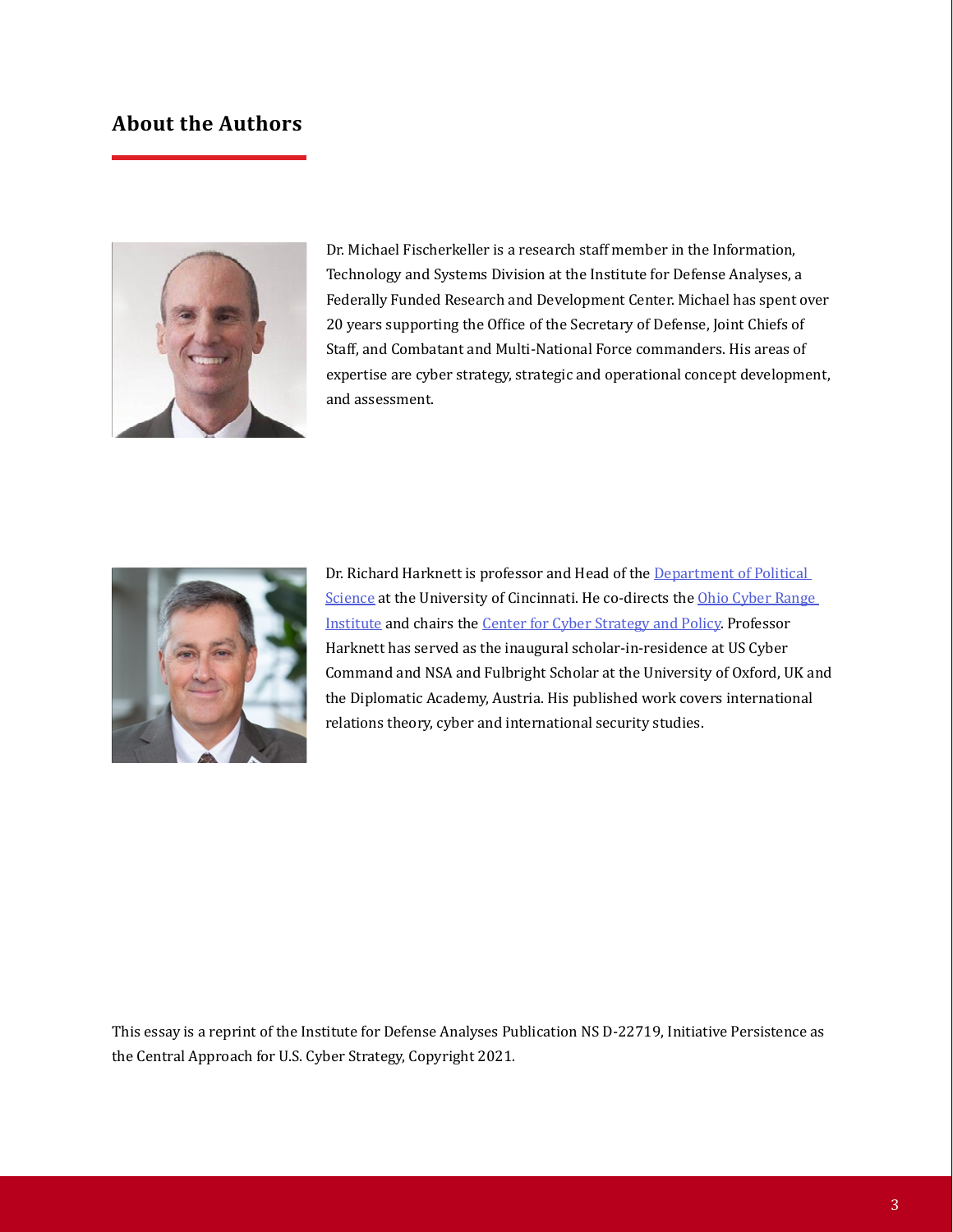#### **Introduction**

**In a new U.S. national cyber strategy, the central focus should be initiative persistence.**

The Biden-Harris administration's recent focus on a strategic approach of defense to improve the cybersecurity of federal systems and networks, supply chains, and critical infrastructure is essential. $1$  However, it is a necessary but not a sufficient adjustment to U.S. cyber strategy, which has, for the better part of a decade, focused on deterrence as its central element. A more fundamental re-thinking is needed if the United States is to halt and ultimately reverse its loss of relative advantage from cyber campaigns targeting its political, economic, social, and organizational power. This must begin with a comprehensive national framework that aligns strategy effectively to the realities of the cyber strategic environment. In a new U.S. national cyber strategy, the central focus should be initiative persistence, a strategic approach to preclude, mitigate, and counter strategically consequential cyber action occurring continuously short of armed conflict. A complementary deterrence approach, no matter the adjective placed before it—conventional, cross-domain, multi-domain, integrated, cumulative, restrictive, or tailored—or the "ways" placed after it—punishment or denial—should be leveraged to support managing potential militarized crises and preventing armed conflict. Acting together, defense, initiative persistence, and deterrence will provide cybersecurity across the full spectrum of strategic competition.

Cyber operations of armed-attack equivalence—important but "rare events" $2$ —appear to be dissuaded through cross-domain deterrence. $3$ However, the increasing scale and scope of strategically consequential cyber activity short of armed attack equivalence targeting the United States shows that deterrence with any adjective is failing to dissuade motivated adversaries cleverly seeking to cumulate strategic gains in this competitive space. Contrary to the views of some policymakers, ongoing strategic losses are not resulting from a poorly executed deterrence strategy or lack of effort, but rather from a poorly conceived overall framework (i.e., applying a strategic approach based on coercion to an environment of competition and exploitation). $4$  U.S. efforts to adapt a deterrence strategy to quell competitive cyber behavior have resulted in an approach that defies the logic and findings of deterrence theory and supporting studies. The concept of deterrence is not merely being "stretched"; core axioms of deterrence theory addressing ambiguity and prohibitive costs are being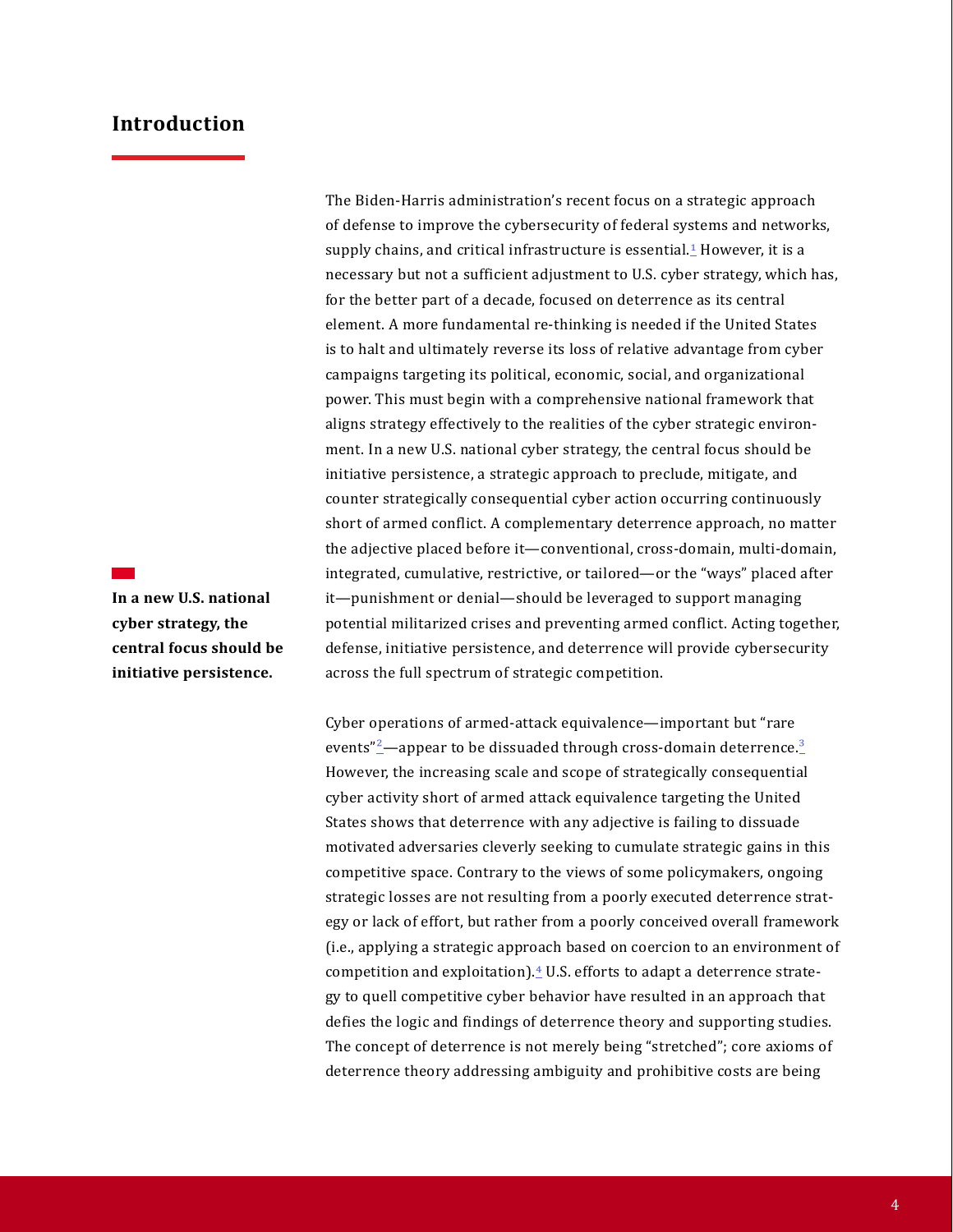violated, leading to dangerous and persistent negative consequences for the United States and its allies as evidenced by the empirical record. $5$  The policy implication is clear: deterrence should be applied where it can be effective—militarized crises and armed conflict—and not applied where it cannot—competition short of crises/armed conflict, the most common and strategically salient cyber activity.

U.S. cyber strategy must pivot to the realities of the cyber strategic environment where initiative persistence, not ceding initiative, is the central strategic approach to achieving security. If the United States continues to deny the imperative to engage persistently, it will continue to suffer negative strategic consequences. As cyber persistence theory predicts,<sup>6</sup> the United States has been punished through increasing losses to adversaries and will continue accruing losses without a re-balanced approach to cyber strategy that simultaneously allows it to gain the upper hand in the strategic competition short of armed conflict and deters armed attack-equivalent cyber operations.<sup>7</sup> It is time for a new chapter in U.S. national cyber strategy.

**This strategy must be implemented through a Whole-of-Nation-Plus (WON+) framework connecting improved intergovernmental organization with more effective alignment of the public and private sectors, engagement of citizenry, and coordination of all three efforts with allies and international partners (the "plus" in WON+).**

U.S. Cyber Command's (USCYBERCOM) doctrine of persistent engagement offers a guiding strategic principle derived from the characteristics of the cyber strategic environment that can be expanded to anchor U.S. national cyber strategy and a whole-of-nation-plus (WON+) framework for cybersecurity.<sup>8</sup> Whereas deterrence theory cedes initiative to adversaries, cyber persistence theory argues that the United States must seize and maintain the initiative to set the conditions of security in its favor in and through cyberspace. Initiative persistence is a continuous orientation toward anticipating the exploitation of vulnerability before it occurs, while simultaneously understanding how to exploit vulnerabilities of others to advance security interests. It is a principle that is equally valid for non-military instruments of national power and at strategic, operational, and tactical levels of engagement when applied to cyber-relevant activity. In addition, initiative persistence fosters better alignment between the public and private sectors in the United States. As such, seizing and maintaining the cyber initiative should be the guiding principle for U.S. national and department cyber strategies going forward, and it should be applied through a framework that institutionalizes initiative persistence across government, through improved alignment of the public and private sectors, through engagement of citizenry, and through coordination of all three efforts with allies and international partners (the "plus" in WON+).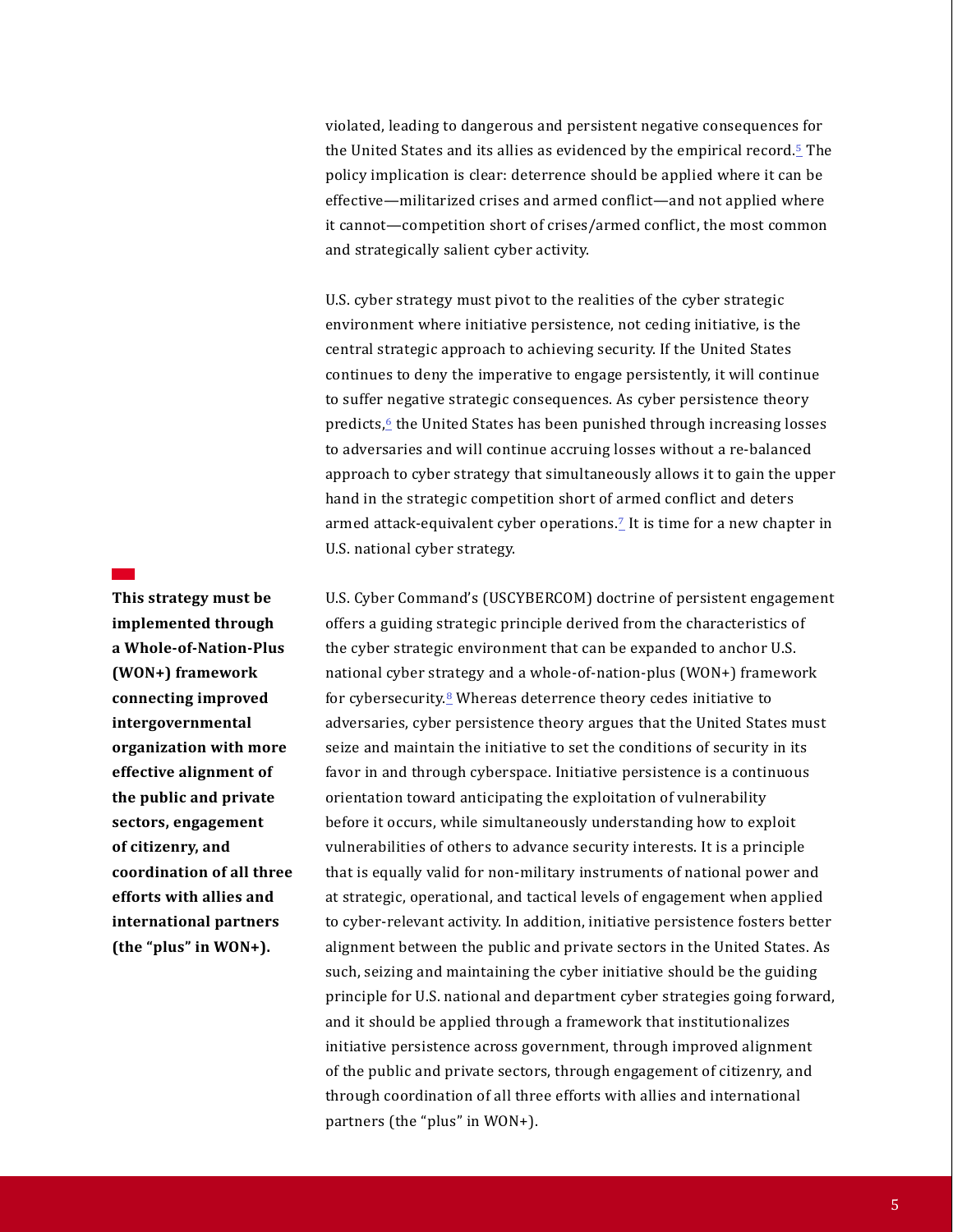As the Biden-Harris administration deliberates over what its national cyber strategy should comprise, it should take stock of the untenable state of U.S. cyber deterrence strategy today, how matters got to this point, why they endure, and what the United States must do to ensure cybersecurity across the full spectrum of cyber strategic competition, from ongoing, continuous campaigns short of armed conflict through potential operations in militarized crises and war.

# **Where the United States Stands Today**

The policy record of the past 15 years is unambiguous. U.S. cyber strategies have consistently prioritized deterring cyber operations and campaigns targeting U.S. national interests. Equally clear is that adversary cyber operations and campaigns targeting U.S. interests over that period have increased in frequency, scope, scale, and sophistication.

This trend is not lost on members of the U.S. Congress. One of the most vocal critics of U.S. cyber strategy and policy was then-Chairman of the Senate Armed Services Committee, Senator John McCain. During a March 2017 hearing, McCain complained that the U.S. was projecting weakness in cyberspace that "has emboldened our adversaries." He continued, "As America's enemies seized the initiative in cyberspace, the last administration offered no serious cyber deterrence policy and strategy."9 McCain was not alone in this assessment. In 2018, Senator Dan Sullivan argued, "We really haven't retaliated at all, whether it be Iran, North Korea, China, Russia. ... We seem to be the cyber punching bag of the world, and it's common knowledge."<sup>10</sup> Senator Ben Sasse noted, "We're four years into regular attacks against the United States to which we publicly admit we don't respond, or we don't respond in any way that's sufficient to change behavior."11 And Senator Angus King stated, "We are under attack and our adversaries feel no consequences, they fear no results, fear no response."  $\frac{12}{2}$ 

The general view of these policymakers is that this state of affairs is a consequence of executing a deterrence strategy poorly due to the absence of declaratory policy and/or not trying hard enough. Let us consider these two explanations.

#### Declaratory Policy

Senator King recently stated that the United States has been missing a "clear, declaratory policy" to deter adversary cyber operations and campaigns, a notable claim given that the 2018 National Defense Authorization Act called on the Secretary of Defense to provide a "declaratory policy relating to the responses of the United States to cyber attacks of significant consequence."13 But when examined from a strategic communication perspective, the United States has, in fact, consistently made a choice to acknowledge a cyber deterrence declaratory policy that is firmly rooted in strategic ambiguity.<sup>14</sup> At a press conference following the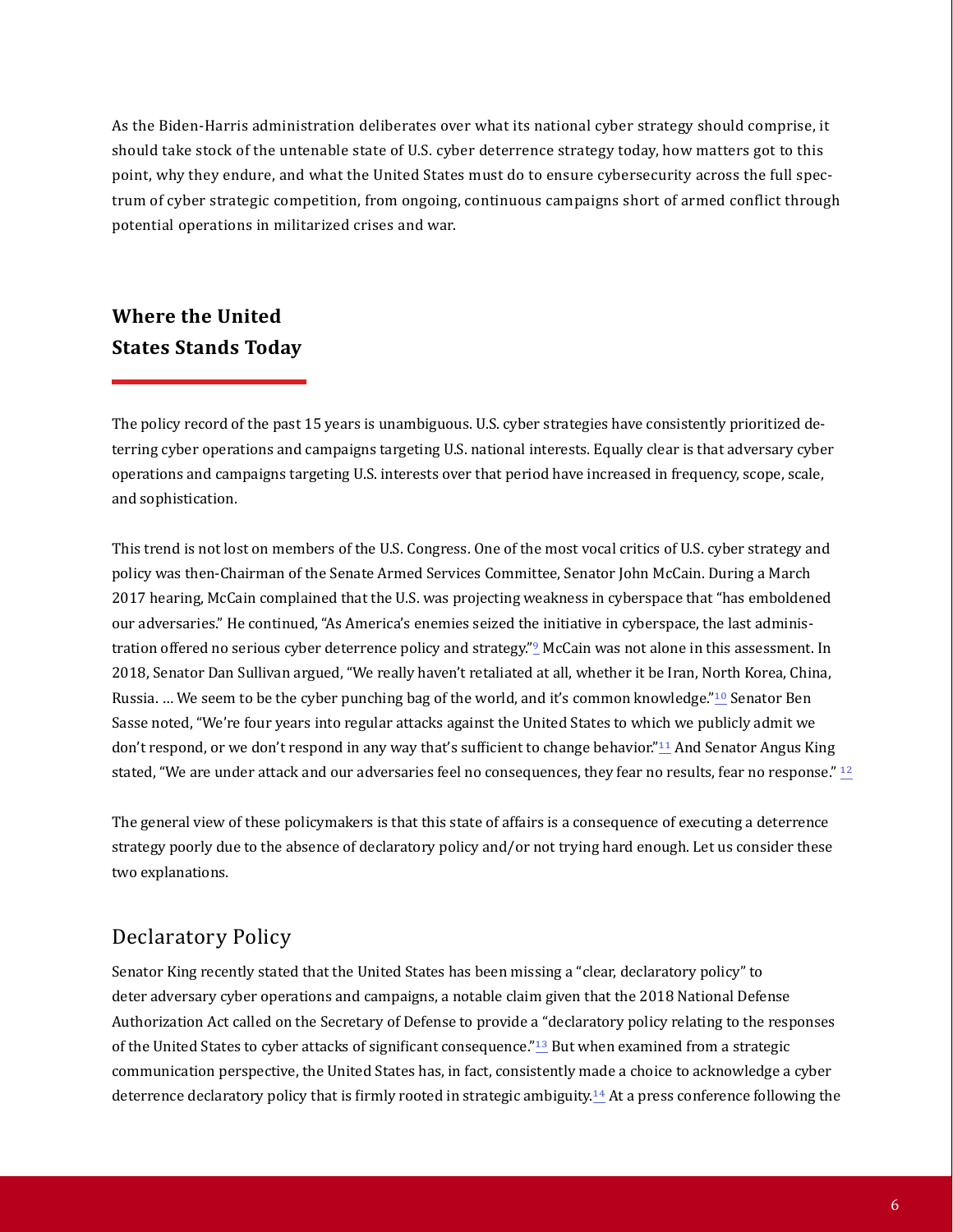release of the 2011 Department of Defense Strategy for Operating in Cyberspace, when asked to define acts of cyberwar, Deputy Secretary of Defense William Lynn said, "there is some value in keeping it somewhat ambiguous, as a deterrent." $15$  Four years later, this logic was expanded well beyond "acts of cyberwar." The Obama administration's 2015 report to Congress on cyber deterrence described an activity that supports deterrence: "Promoting a nuanced and graduated declaratory policy and strategic communications that highlight the United States Government commitment to using its capabilities to defend against cyberattacks, but remains ambiguous on thresholds for response and consequences to discourage preemption or malicious cyber activities just below the threshold for response." $16$  The U.S. Department of State (DOS) has worked "to promote acceptance of and adherence to the U.S.-developed framework of responsible state behavior in cyberspace" and has been working within interagency and international partners to build a shared capacity to swiftly impose consequences when "adversaries transgress this framework." $17$  Although the unclassified precis of the DOS' Recommendations to the President on Deterring Adversaries and Better Protecting the American People from Cyber Threats calls for a policy to be declared publicly and privately that provides criteria for the types of malicious cyber activities that the U.S. government will seek to deter (read: thresholds), no such unambiguous declaration has been forthcoming. Presumably, the "framework" remains a reference to norms of state cyber behavior described in 2015 and 2021 United Nations Group of Government Experts reports.18 The non-binding, voluntary nature and non-specific character of these norms is consistent with a U.S. preference for ambiguity. This preference also carries over to U.S. positions taken on international law applied to the context of cyberspace, specifically with regard to the United Nations Charter. Although U.S. leadership has agreed that the Charter applies, it has not been specific regarding how it applies, thereby foregoing an opportunity to reduce ambiguity by making clear any specific thresholds whose breach would be characterized as an internationally wrongful act.<sup>19</sup>

The U.S. declaratory policy of strategic ambiguity extends also to threats of punishment should adversaries breach its ambiguous thresholds. Over the past decade, threats have taken a similar form. The White House's 2011 International Strategy for Cyberspace states that, in response to hostile cyber acts, "We reserve the right to use all necessary means—diplomatic, informational, military, and economic—as appropriate and consistent with applicable international law, in order to defend our Nation, our allies, our partners, and our interests."20 In 2015, then-Secretary of Defense Ashton Carter noted that "President Obama has said that we will respond to cyber-attacks in a manner and at a time and place of our choosing using appropriate instruments of U.S. power."<sup>21</sup> And, most recently, when asked about the SolarWinds breach, White House Press Secretary Jennifer Psaki stated, "We've spoken about this previously...of course we reserve the right to respond at a time and manner of our choosing to any cyberattack."<sup>22</sup>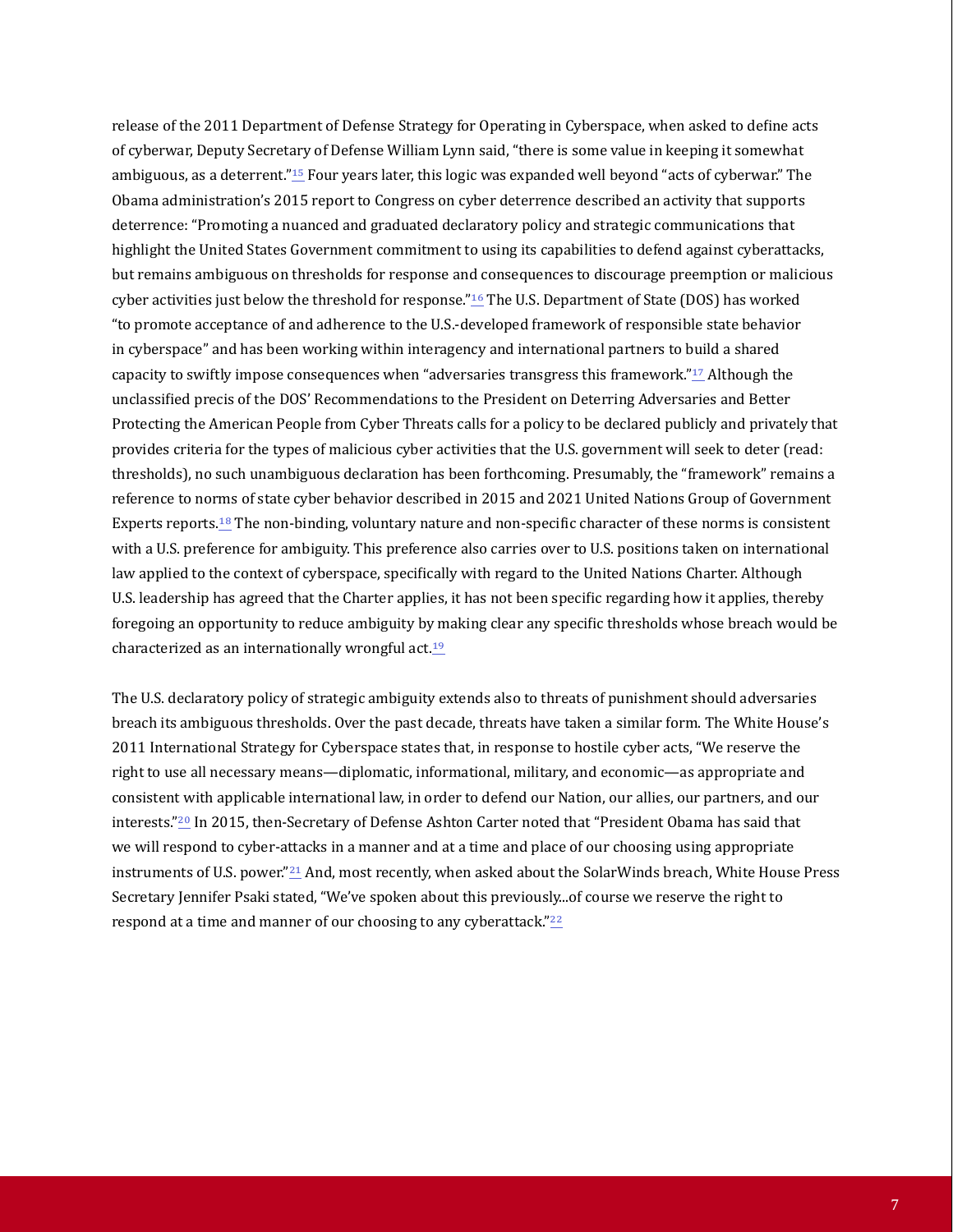#### Not Trying Hard Enough

The second policymaker explanation for deterrence failure is that the United States is simply not trying hard enough. In the lexicon of deterrence theory, this would equate with a failure to threaten prohibitive costs. Importantly, it is not the mere promise of a threat to respond that deters, but rather a threat to exact costs that outweigh the gains a would-be attacker is seeking through a cyber operation or campaign. If a motivated actor cannot be persuaded those costs will be prohibitive, it will not be deterred. Likewise, if costs imposed after a cyber operation to re-set deterrence are not viewed as prohibitive, the actor will not be deterred. Merely imposing costs alone is not sufficient—they must be costs that outweigh the attacker's expected gain. If committed to the logic of a deterrence approach, U.S. policymakers must assume that adversaries persistently pursuing gains in and through cyberspace have factored in costs and will continue to act unless and until the costs threatened or imposed are not simply high but are prohibitively high.

Over the past several years, the United States has repeatedly applied the same cost-imposition playbook after being targeted by adversary cyber operations or campaigns short of armed conflict, including "smart" economic sanctions, indictments, naming and shaming through public attribution, diplomatic sanctions, and, on occasion, a cyber operation—with all response actions being consistent with U.S. values and international law, including, but not limited to proportional responses.<sup>23</sup> Guided by these principles, the United States has been imposing costs using all instruments of national power. That adversary behaviors continue largely unabated suggests that prohibitive costs have not been threatened or imposed, leading some U.S. policymakers to argue the U.S. is not trying hard enough. But other U.S. policymakers believe that costs will accumulate over time to a point of becoming prohibitive.24 Such beliefs assume time is on one's side and that adversaries will not adapt to absorb and circumvent costs.25

#### Summary

The argument that the United States lacks a clear declaratory policy for cyberspace is unsupported. In statements and guidance over the last decade, U.S. policymakers have been deliberate, intentional, consistent, and clear regarding cyber deterrent declaratory policy—it is a policy of strategic ambiguity. Nor is the argument that the United States has not tried hard enough to impose prohibitive costs supported. Policymakers have used all instruments of national power guided by a moral and legal framework. This policy of ambiguity seems to be effective in dissuading cyber operations of armed attack equivalence as no state has yet attacked the United States in or through cyberspace at a scale, scope, and severity that could be considered armed conflict. The policy has failed, however, to deter states seeking to cumulate strategic gains through cyber-enabled ways and means short of armed conflict.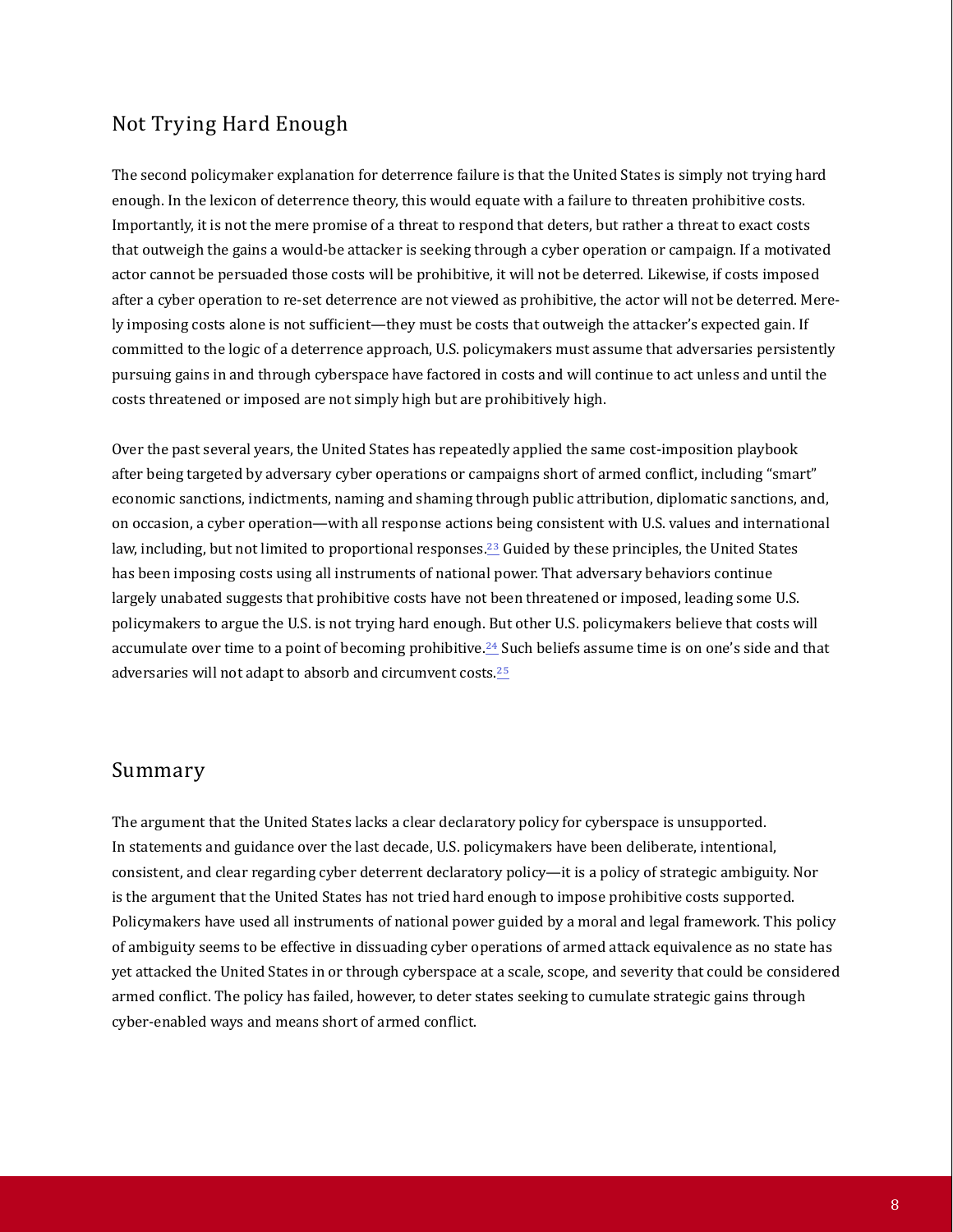# **How This State of Cyber Insecurity Came About**

If deterrence failure short of armed conflict cannot be attributed to the factors identified by policymakers, what accounts for it? Two explanations stand out, both of which derive from the distinct features of the cyber strategic environment.<sup>26</sup> First, in efforts to adapt a deterrence-based approach to the cyber strategic environment, the logic of deterrence theory in regard to ambiguity has been contorted, thereby rendering the approach ineffectual. Second, assumptions that time is on the United States' side and that adversaries are incapable of adapting to sanctions are invalid in the cyber strategic environment that, in fact, inhibits the accrual of prohibitive costs and facilitates the circumvention of sanctions. We examine these explanations in turn.

**Strategic ambiguity is a declaratory posture.**

The concept of strategic ambiguity has played a central role in U.S. cyber deterrence policy. In his discussion of credible commitments in deterrence, Thomas Schelling argued that if a commitment is ill-defined and ambiguous if it leaves the deterrer loopholes through which to exit—adversaries "will expect [the deterrer] to be under strong temptation to make a graceful exit (or even a somewhat graceless one)." $27$  Ambiguity in this context signals primarily a desire to not respond or a lack of capacity to respond, as well as a hope that neither is tested. The attacker reads it more as bluff than resolve. Richard Ned Lebow made a similar argument, noting, "Flexible commitments, which appear to limit the would-be deterrer's cost of disengagement, are hardly likely to be interpreted as impressive indications of resolve."<sup>28</sup> In addition, Glenn Snyder and Paul Diesing argued that "maximum explicitness and clarity produce maximum credibility, because explicitness engages the national reputation while imprecision allows states to evade some of the ignominy of backing down."29 These core deterrence studies reveal that ambiguity was never considered a central principle of deterrence effectiveness expressed in either (or both) the specification of a deterrence threshold or the threatened punishment that would occur should a threshold be breached.

In their empirical study of cases before the era of cyberspace, Snyder and Diesing found that, to avoid entrapment, states tend to choose ambiguity and flexibility even though specificity would increase deterrence credibility.<sup>30</sup> The underlying dynamic is providing a way out of a commitment, rather than increasing the likelihood of deterrence. When a state wishes to keep its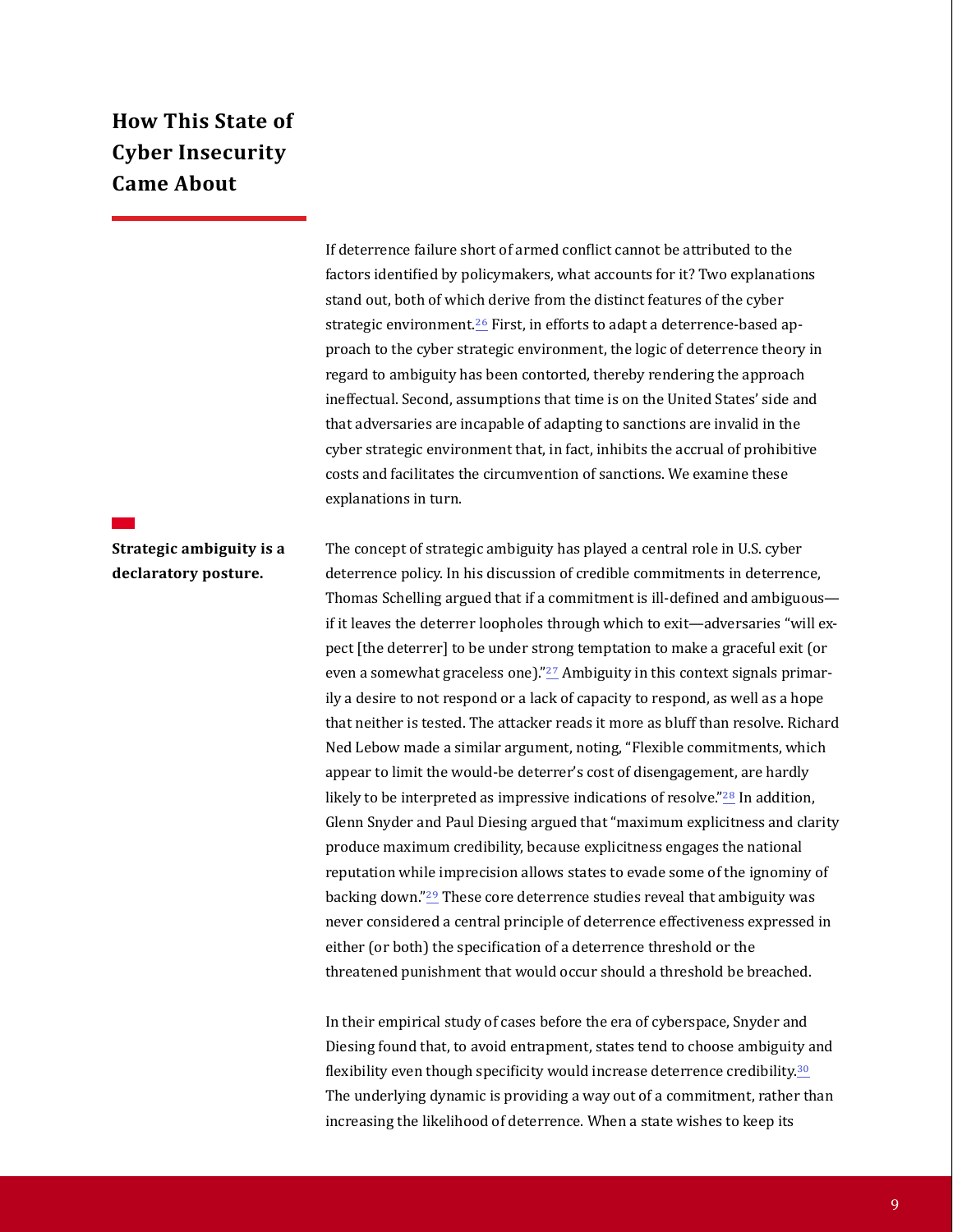options open but also appear credible, it may choose to make its thresholds and punishments somewhat explicit in the hope of presenting at least the appearance of credible commitment. Snyder and Diesing described this trade-off approach to making commitments as "keeping them guessing."<sup>31</sup> The approach attempts to gain coercive leverage by introducing uncertainty into an opponent's calculations but comes with an important consequence it invites probing and operations designed to avoid having to come close to "guessing." Schelling argued that ambiguity leads to "the low-level incident or probe, and tactics of erosion."<sup>32</sup> Given the nature of the cyber strategic environment, where states have learned they can cumulate strategic gains through such tactics, the consequences of deterrence failure resulting from ambiguity is becoming increasingly consequential.

**Strategic ambiguity invites operations that come close but avoid nearing the ambiguous thresholds.**

Whether a "keep them guessing" approach is effective relies on the aggressor's image of the deterrer as applied to the set of opportunities through which the aggressor is considering advancing its interests. If the deterrer has stockpiled credibility by compiling a record of effectively imposing prohibitive costs or of acting tougher than any previous declarations had indicated, the deterrer can get some coercive leverage out of ambiguous commitments. This, however, appears to hold in a very narrow set of conditions—essentially, to a recent victory in war or a salient punishment effectively applied. Schelling pointed to another image that may give pause to potential aggressors—a deterrer having a reputation for impetuosity, irrationality, or not being in control of the foreign policy action of one's state.<sup>33</sup> As applied to the United States, he noted that "it is hard for a government, particularly a responsible government, to appear irrational whenever such an appearance is expedient." $34$  Moreover, he argued that "the American government ought to be mature enough and rich enough to arrange a persuasive sequence of threatened responses that are not wholly a matter of guessing a president's temper."<sup>35</sup> In addition, "We ought to get something a little less idiosyncratic for 50 billion dollars a year of defense expenditure [\$714B in 2020]."<sup>36</sup> Thus, he noted, "We have to substitute brains and skill for obstinacy or insanity."<sup>37</sup> While originally published in 1966, Schelling's arguments still resonate today.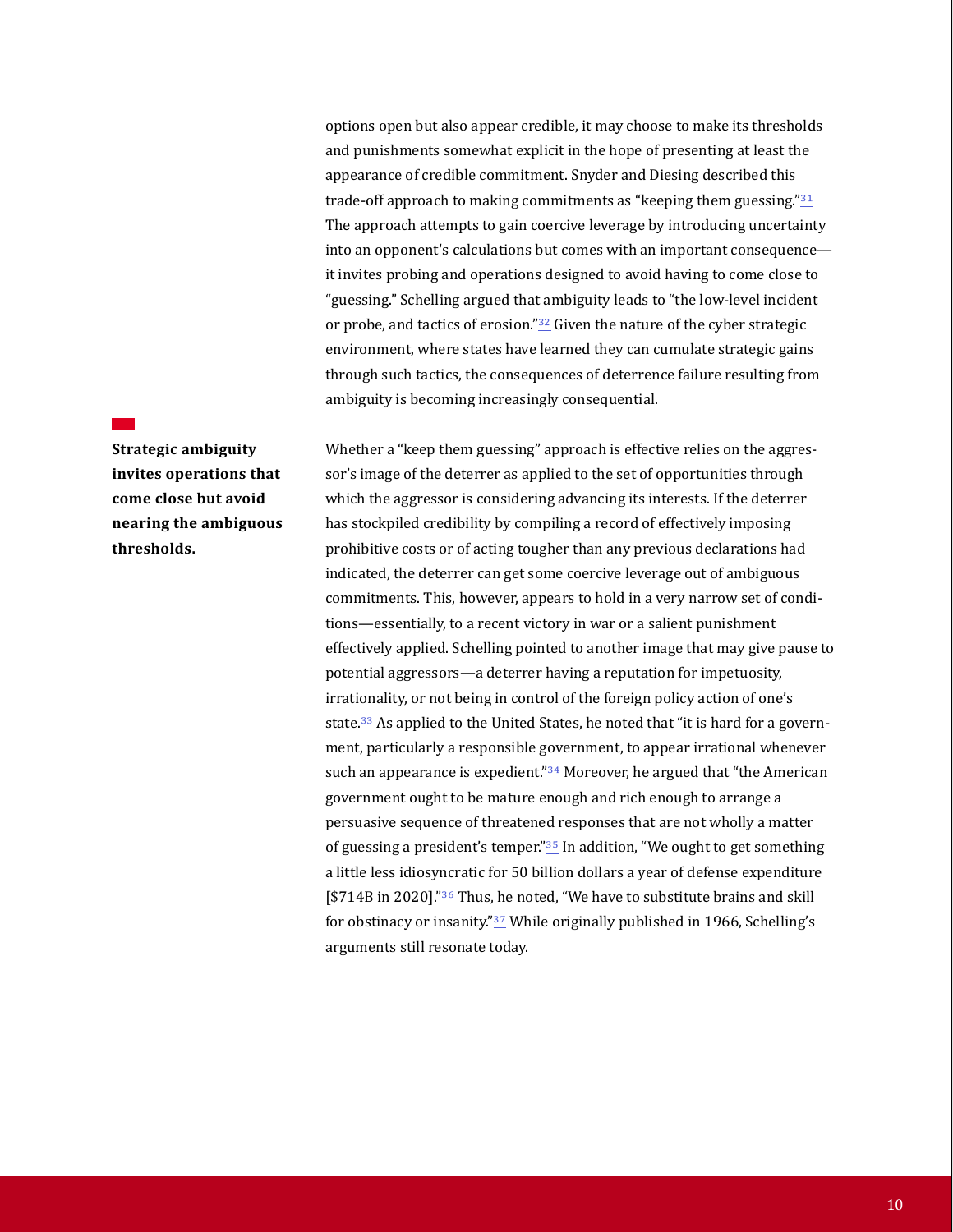#### Views of the United States

In a deterrence dynamic, the credibility of a deterrer is in the eyes of the aggressor. Given that some U.S. Congressional leaders do not view the United States as a credible foe, it should not be surprising that U.S. adversaries hold the same view. James Lewis noted that, in discussions with an interlocutor with ties to the Russian Federal Security Service, the individual shared, "After the [2016] election interference, we waited for the U.S. response and were surprised when nothing happened." Similarly, Lewis noted that a Chinese general, when asked about the risk of engaging with the United States in cyberspace, replied that it [the United States] had "great capabilities, no will."<sup>38</sup> These are overstatements, of course; something did happen after 2016, the United States does have will, and neither Russia nor China have paused ("waited") the operational tempo of their cyber activities. That said, the inference cannot be ignored—the United States has not been viewed as credible in the cyber competitive space short of armed conflict. Three sources of this perception are likely the ambiguity of the U.S. commitment, a conclusion that prohibitive costs have yet to be imposed for strategic cyber activity short of armed conflict, and a publicly stated concern by U.S. policymakers that U.S. national interests are asymmetrically vulnerable in and through cyberspace. We have already addressed the first source, and so we now focus on prohibitive costs and asymmetric vulnerability.

As noted previously, the United States has consistently gone to the same well for punishments after being targeted by malicious cyber activities: "smart" economic sanctions, indictments, naming and shaming through public attribution, diplomatic sanctions, and episodic cyber actions. Also noted previously is that decision makers, if acting strategically, must be concluding that the impact of such sanctions will cumulate over time to a point of presenting prohibitive costs. The cyber strategic environment, however, rewards operational persistence, not operational restraint, and so sanctioned states do not sit idly by as time passes. Consequently, the cumulative effects of sanctions simply do not, and arguably cannot, offset the cumulative gains adversaries accrue through continuous cyber operations short of armed conflict. Indeed, the trajectories of the two over time are mirror images. With the strategic value of imposed costs diminishing over time and the strategic value of cumulative gains increasing, a prohibitive cost threshold that might deter future behavior will never be reached.39 Moreover, the advent of cyberspace has provided creative states with novel ways and means to directly circumvent the impact of sanctions, a troubling development given their already weak empirical track record.

A study of the effectiveness of U.S. economic sanctions generally (nearly 200 cases over a 30-year period) concludes that they achieve their policy goals only 30% of the time and that their impact diminishes over time as the targeted state devises sanction evasion techniques.40 A United Nations study of "smart" economic sanctions finds that their overall effectiveness is less than 25% and that their effectiveness at coercing a change in behavior is only 10%.41 Case studies of extraordinary levels of sanctions against North Korea and Iran show no correlation between "smart" sanctions and changes in those states' cyber behaviors. In fact, North Korea evades the impact of sanctions primarily through cyber campaigns targeting international and crypto currency exchanges and reportedly accumulated \$2 billion from 2016–2019 via such campaigns to support nuclear and intercontinental ballistic programs. This is more than three times the amount of currency it was able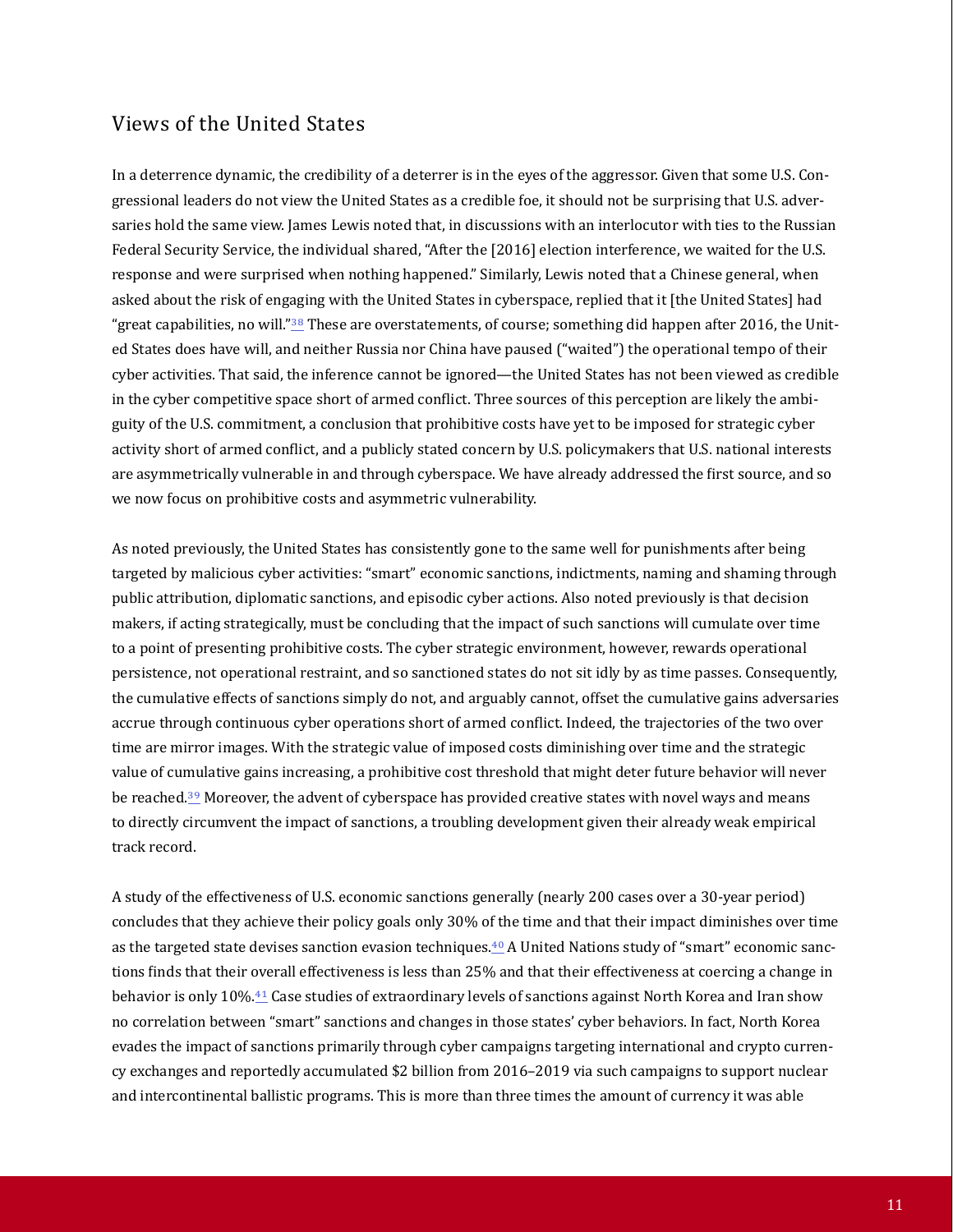to generate through counterfeit activity over the four decades prior. $42$ Economic sanctions may also impose costs on U.S. firms. Similarly, diplomatic sanctions entail several often-overlooked costs for the United States, including a substantial loss of information and intelligence and a reduction in communication capacity and ability to influence the targeted state. Diplomatic sanctions may even undermine the effectiveness of other coercive policy tools, such as economic sanctions.<sup>43</sup>

**Public attribution tends to lead to more careful tailoring of cyber operations.**

Additionally, in announcing the Department of Justice's (DOJ) 2018 Cyber Digital Task Force strategy, Deputy Attorney General Rod Rosenstein argued that public indictments achieve deterrence.<sup>44</sup> However, Garrett Hinck and Tim Maurer concluded that "[b]ased on the existing record, bringing criminal charges against foreign hackers and online influence operators does not appear to impose enough costs on adversaries to convince them to cease from further malicious activity."45 Similarly, Jack Goldsmith and Peter Machtiger argued that after five years of high profile indictments of foreign cyber operators, there is little evidence to support Rosenstein's argument that DOJ indictments "stop or even slow these activities" $46$ 

A study of the effects of public attribution on future state cyber behavior concludes that, although some states may have concerns about this, the consequence for those states will be "a more careful tailoring of their offensive operations." For states still building up their offensive capabilities, the effect will be to "adapt their policies and procedures to prevent indiscriminately delivering effects." $47$  Neither of these is indicative of a deterrence effect and, of course, some states are not at all concerned with public attribution. When discussing the issue of Russian cyber operations seeking to influence the U.S. presidential election, for example, then-U.S. President Obama stated, "[T]he idea that somehow public shaming is going to be effective, I think doesn't read the thought process in Russia very well."<sup>48</sup>

In sum, the weak record of the effectiveness of sanctions combined with the logic of cyber strategic competition short of armed conflict suggests that the sanctions playbook is not and will not be effective.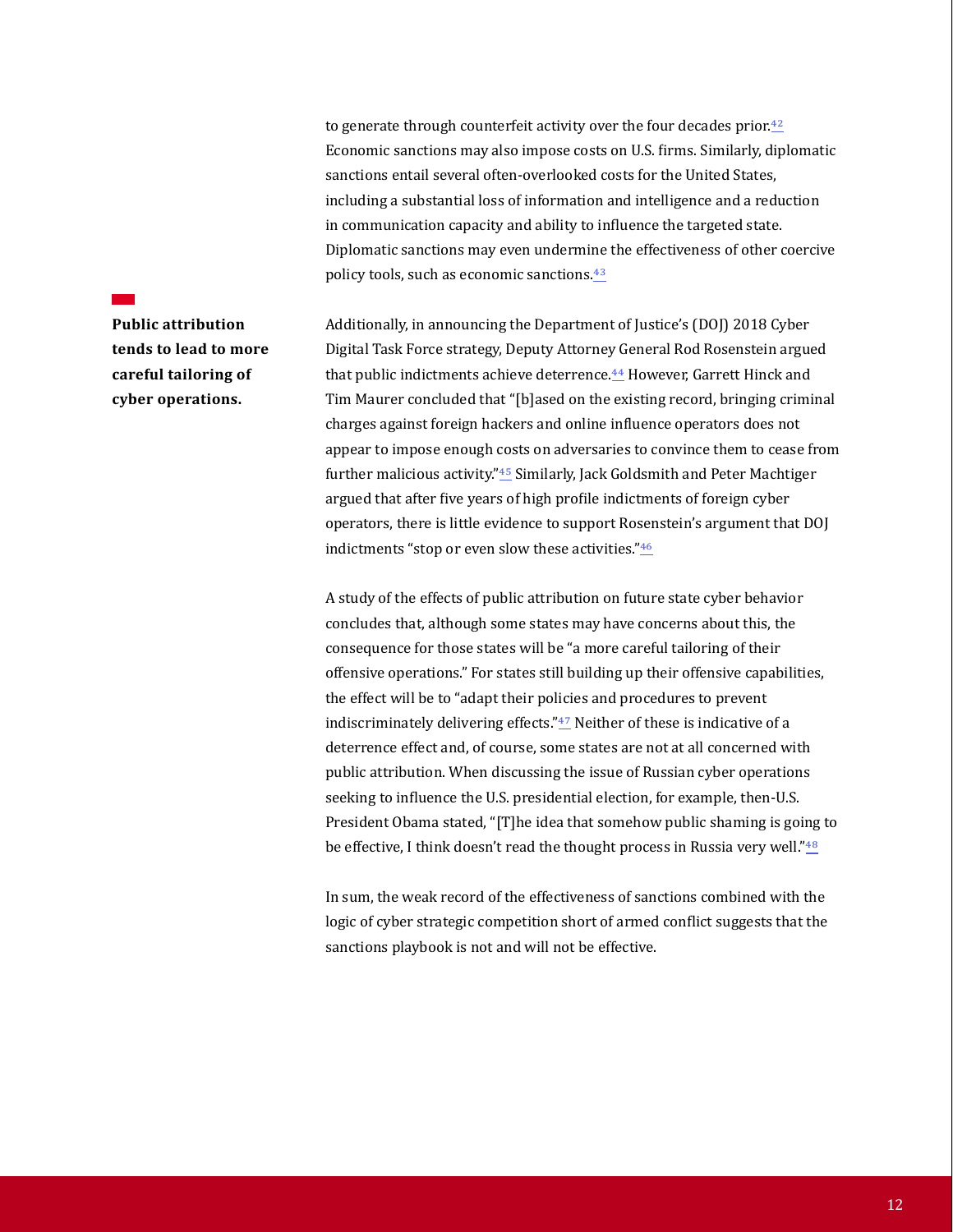The third explanation for adversaries' image of a yielding United States is informed by U.S. policymakers concerns regarding asymmetric vulnerability in and through cyberspace.49 For example, Eric Rosenbach, former Assistant Secretary of Defense for Homeland Defense and Global Security, noted that the United States lives in a digital "glass house" and that, consequently, "the U.S. has more to lose from an escalation in cyber-initiated conflict."50 If committed to the logic of deterrence, success in crisis environments is dependent on establishing escalation dominance. As Thomas Schelling argued, leaving the opponent with one "last clear chance" to avoid disaster so that they must acquiesce is the key to winning the escalation contest. Rosenbach argued, however, that given the "glass house" effect "we should be careful about responding to cyberattacks with military options." $51$  Thus, adversaries are reasonably concluding that kinetic force is an unlikely response option to their cyber operations and campaigns short of armed conflict. The 2018 DoD Cyber Strategy acknowledges this dynamic by noting, "Competitors deterred from engaging the United States and our allies in an armed conflict are using cyberspace operations [short of armed conflict] to steal our technology, disrupt our government and commerce, challenge our democratic processes, and threaten our critical infrastructure."52 By removing kinetic responses as a potential means to impose prohibitive costs, the United States appears unwilling to commit to deterrence's logic of escalation dominance. Additionally, if the United States did threaten a kinetic response for cyber-enabled intellectual property theft, for example, the threat would likely not be viewed as credible from a political will perspective.53 For addressing adversary cyber activity short of armed conflict, kinetic responses present the United States with a "catch 22" situation, and adversaries know this.

In sum, U.S. cyber deterrence policy is caught in a vicious cycle—it is premised on an approach of strategic ambiguity in thresholds and punishments, which requires that an adversary view the United States as credible. However, U.S. adversaries do not view the U.S. as credible, a likely consequence of its strategic ambiguity policy as well as a failure to impose prohibitive costs, which in turn, is a consequence of the unprecedented opportunities for cumulative gains from continuous cyber campaigns and cyberspace's facilitation of sanctions circumvention. Additionally, when punishments have been levied, they have not been accompanied by details of specific thresholds that were breached, thereby sustaining both strategic ambiguity in thresholds and, as a consequence, a lack of credibility. Thus, what is being applied as a strategy of deterrence is not deterring the most common and strategically salient cyber actions (i.e., operations and campaigns short of armed conflict). The United States is following a reactive self-reinforcing policy leading to strategic loss.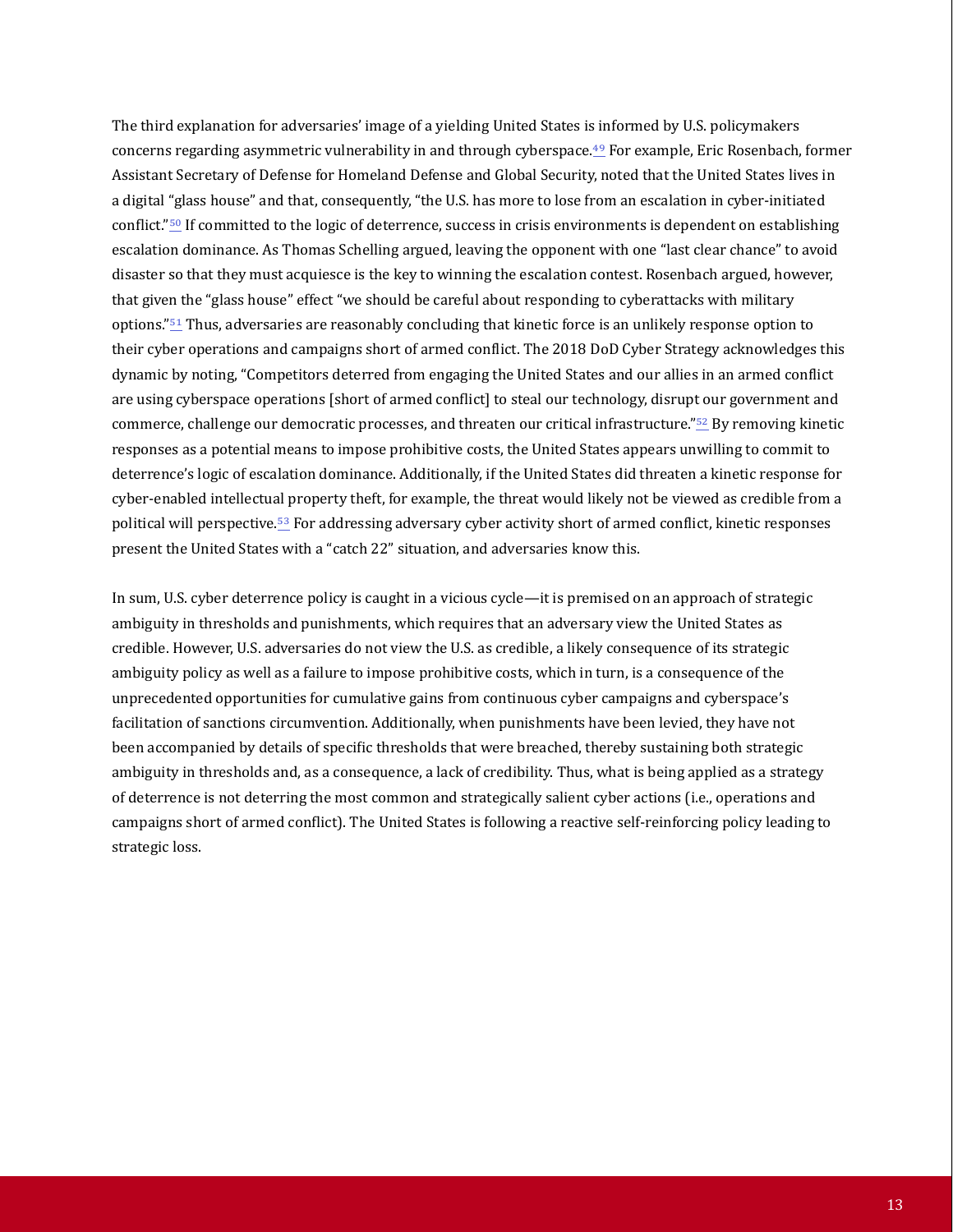## **Why These Strategic Choices Endure**

**In the competitive space short of armed conflict, relying on a deterrence strategy for cybersecurity based on specific thresholds and prohibitive costs is not feasible.**

All of this begs the question of why so many U. S. policymakers remain wedded to the central placement of a deterrence-based strategic approach to addressing adversary cyber operations short of armed conflict. It may be, of course, that some policymakers feel that the flexibility gained in ambiguity is worth the strategic costs. As noted previously, however, this view risks strategic loss, and the last decade of adversaries' gains in and through cyberspace makes clear that, without comprehensive change, the United States is losing relative strategic advantage. An alternative explanation is suggested by the 2017 testimony of Ken Rapuano, then-Assistant Secretary of Homeland Defense and Global Security. In response to a query regarding the status of the development of U.S. cyber doctrine, Rapuano said, "I certainly agree that both the demonstrated will and ability to respond to provocations in general and cyber in specific is critical to effective deterrence. I think the challenge that we have that is somewhat unique in cyber is defining a threshold that then does not invite adversaries to inch up close but short of it. And therefore, the criteria – it is very difficult to make them highly specific versus more general, and then the downside of the general is it is too ambiguous to be meaningful ...."<sup>54</sup> A North Atlantic Treaty Organization report on cybersecurity highlighted the same challenge: "If the Alliance were to set a clear threshold, the opponent would better understand how to stay below that threshold. This would strengthen deterrence of threats above the threshold but would encourage the opponent to increase attacks just below the threshold."55

The United States, it seems, has chosen strategic ambiguity over specificity not because it feels confident in its image of credibility, but because, despite its best efforts, it cannot ascertain where, short of armed conflict, to set thresholds at which it could credibly threaten or exact prohibitive costs without also inviting adversaries to design around the deterrent threat. This is certainly not a consequence of a lack of effort, as Congress has been prodding DoD for such details for years. Instead, it is better understood as an illustration of the powerful impact the cyber strategic environment has had on the mis-development of U.S. cyber strategy. It is also an implicit recognition that, in the competitive space short of armed conflict, a deterrence strategy for cybersecurity based on specific thresholds and prohibitive costs is not feasible.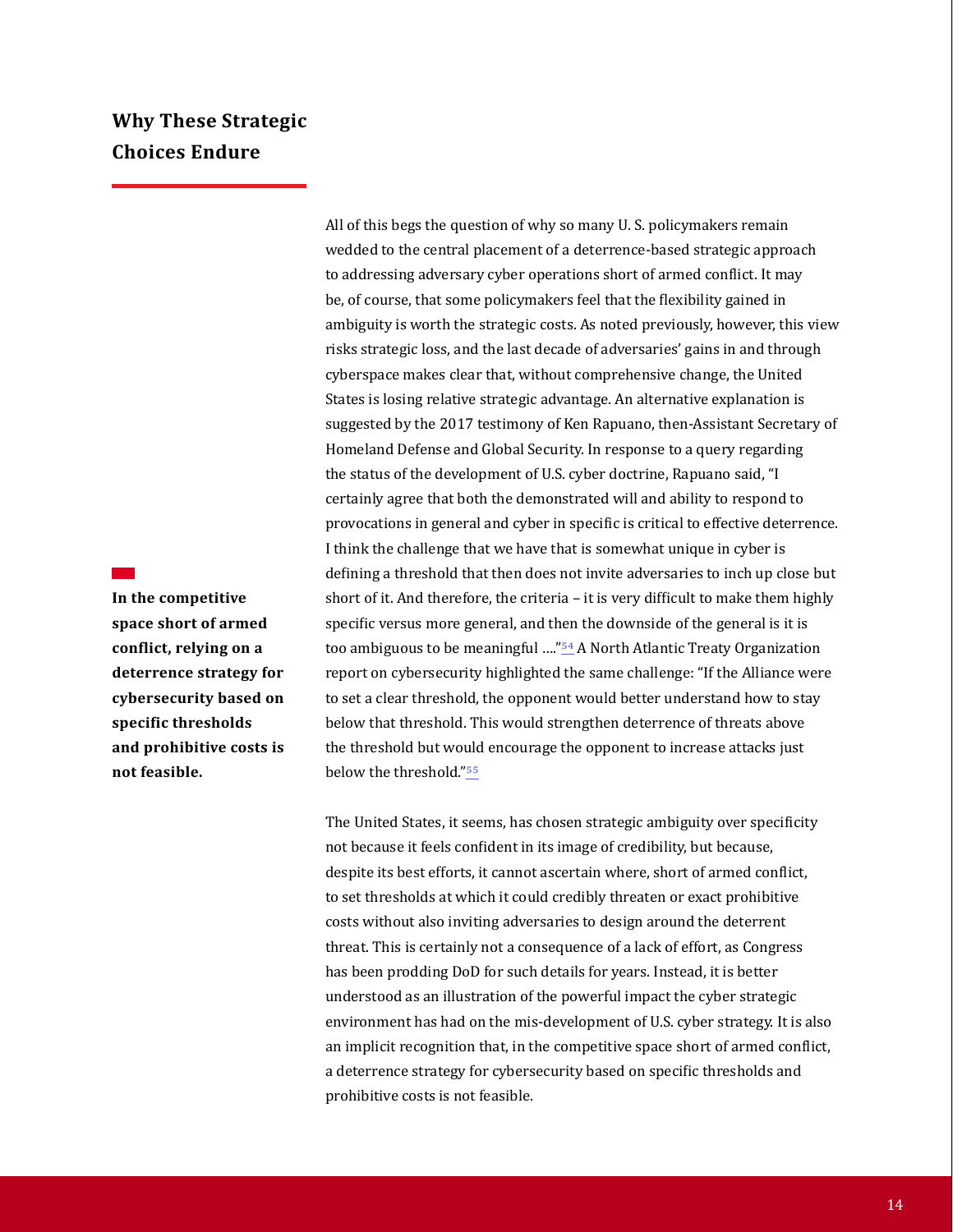The unsoundness of this approach can be illustrated through one well-known series of cyber intrusions that followed the public appearance of the Eternal Blue exploit (CVE-2017-0144 in the Common Vulnerabilities and Exposures catalog). Within two months of its appearance (April 2017), an exploit of the vulnerability manifested as Wannacry ransomware. One month later, it manifested as Notpetya, a purely destructive attack disguised as ransomware; a couple of months later as Retefe, a banking trojan that routes traffic to and from the targeted banks through various proxy servers often hosted on the TOR network; and again in October 2017 as Wannamine, a cryptocurrency miner. This is a common phenomenon with exploits, and it presents implementation challenges that a cybersecurity approach based on deterrence short of armed conflict perpetually struggles inherently to overcome.

The above leads to another question: If this condition is obvious, why do policymakers continue to default to equating security (in the cyber strategic environment) with deterrence? Two explanations come to the fore. First, far more often than not, assessments preceding the drafting of national security strategies conclude that the world is rich in dangers and risks and that U.S. defensive capabilities are already stretched too thin. This reasoning consistently leads to deterrence as the default central strategic approach for most strategic challenges. From this perspective, it is unsurprising that deterrence is the central strategic concept in U.S. national and DoD cyber strategies published since 2011, when then-Deputy Secretary of Defense William Lynne III first declared cyberspace an operating environment.

A second explanation is that U.S. policymakers believe they have no other strategic approach to consider. Although frustration with the failure of deterrence has led some to conclude that the logic of competition differs from the logic of deterrence, since alternative strategic approaches are only slowly being recognized and accepted, policymakers continue to stretch deterrence in ways described in this essay. But this need not continue to be the case. Based on analyses of the cyber strategic environment and adversary behavior therein, a new strategic logic has emerged in the form of cyber persistence theory, which was operationalized by USCYBERCOM in 2018 to support DoD's defend forward cyber strategy. This new theory prescribes a strategic approach that should stand alongside defense and deterrence of militarized crises and armed conflict to secure U.S. interests across the full spectrum of strategic competition in and through the cyber strategic environment. To quote Schelling, it is time to "substitute brains and skill" for obstinacy (and inertia) and match strategy to the reality of the security challenges the United States faces.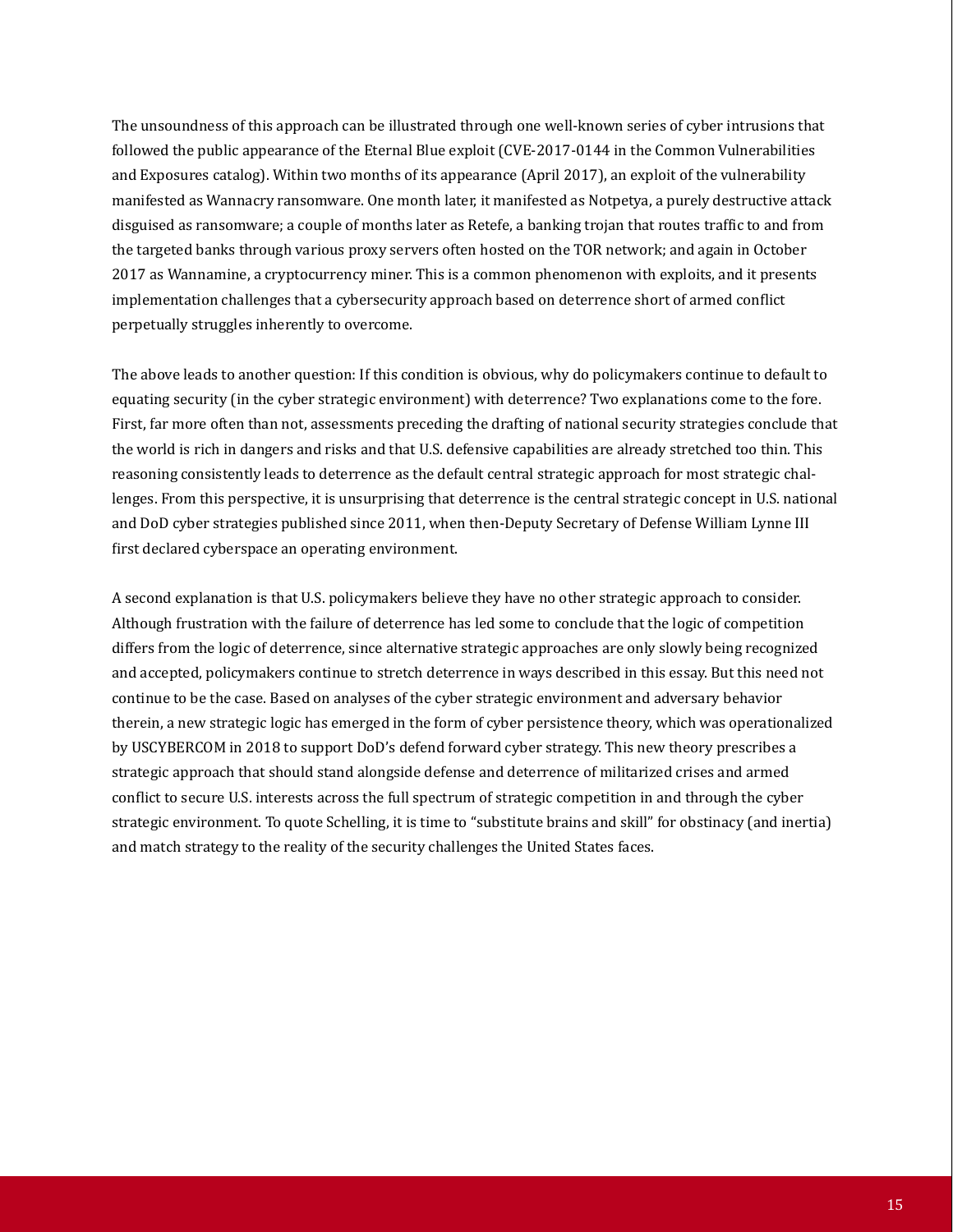#### **What Must Be Done**

**There is a strategic imperative to act persistently to achieve security, not merely an incentive to do so.**

# Cyber Persistence Theory: A New Approach to Cybersecurity

A key assumption behind U.S. efforts to adapt deterrence theory to halt, meter the severity, or reduce the frequency of state cyber behaviors short of armed conflict is that the incentive behind a state's strategic choices to act in cyberspace is a function of others' declaratory policies. Although that may be a factor, it is not the primary one. State behavior in cyberspace derives from a core set of characteristics that define the cyber strategic environment: interconnectedness, constant contact, an abundance of organic vulnerabilities, and recognitions that exploitation of those vulnerabilities can occur at scale without crossing from competition to the conflict domain and that such campaigns can return strategic gains.<sup>56</sup> Cyber persistence theory argues that, taken together, these features produce a strategic imperative to act persistently to achieve security, not merely an incentive to do so.<sup>57</sup> When understood in this manner, the cyber strategic environment precludes the effectiveness of a deterrence strategy, because in this environment, restraint is punished rather than rewarded, and initiative is rewarded rather than punished. With regard to restraint and initiative, the cyber environment and the nuclear environment (from which deterrence theory is derived) are, in fact, mirror opposites.

This understanding logically leads to a strategic reorientation away from the centrality of deterrence and toward initiative persistence. Security must be sought through a commitment to set and maintain the conditions of security in one's favor by reducing the potential exploitation of one's own vulnerabilities and exploiting the vulnerabilities of others.<sup>58</sup> This is a guiding strategic principle for USCYBERCOM's doctrine of persistent engagement.<sup>59</sup> However, it need not be limited to only the military instrument of national power, to the operational and tactical levels where USCYBERCOM operates, or to just the U.S. government. Initiative persistence is as much a mindset orientation as an implementable operational approach.

There are examples to build upon at the interagency level. There are indications that the logic of persistence and seizing initiative has been adopted outside the DoD (though perhaps only implicitly and in an ad hoc, uncoordinated fashion).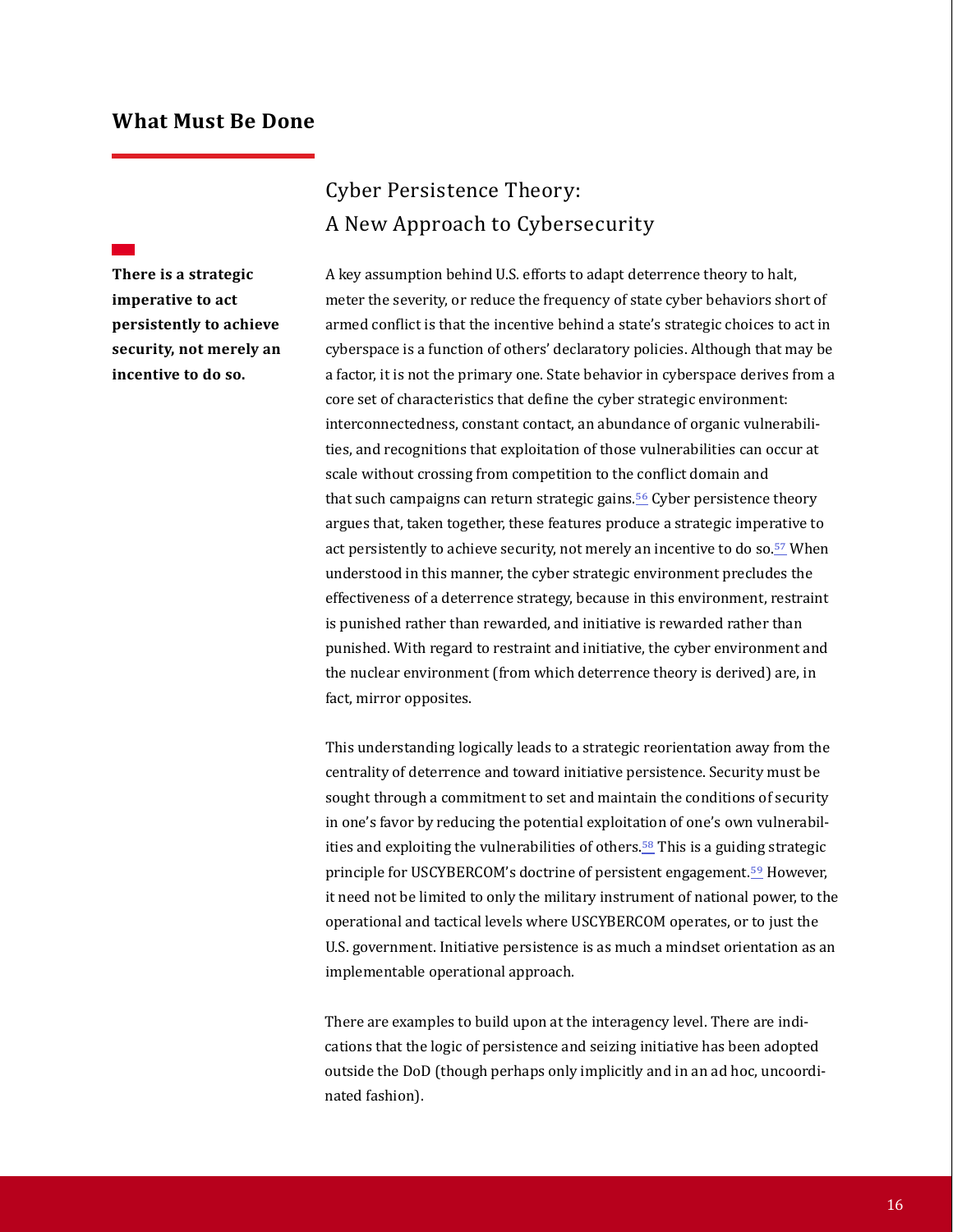At the strategic level, the DOS reinforced operational needs and seized the diplomatic initiative in early 2020 through an assertive diplomatic campaign to help ensure the defeat of China's nominee to lead the United Nation's World Intellectual Property Organization.<sup>60</sup> In so doing, the DOS denied China the opportunity to legitimize in a global forum its practice of cyber-enabled IP theft. Likewise, since 2018, the interagency Committee on Foreign Investment in the U.S. (CFIUS) disrupted the planned acquisition of MoneyGram International Inc. by Ant Financial, a Chinese financial-services form, due to concerns of Chinese access to personally identifiable information (PII). $61$  This activity denied China a future opportunity to leverage PII against U.S. national interests as China had done following an earlier cyber-enabled campaign illicitly targeting PII. At the operational level, the DOJ's Federal Bureau of Investigation (FBI) recently leveraged a paid collaborator to market to alleged-criminal organizations custom cellphones bought on the black market and installed with the FBI-controlled platform called Anom, which was described as an encrypted messaging platform. The platform shared all communications with the FBI, supporting the arrest of more than 800 people and enabling "an unprecedented understanding into the functioning of modern criminal networks."63

These interagency examples illustrate how initiative persistence results in the United States, at a minimum, avoiding strategic losses in and through the cyber strategic environment and, in some cases, gaining the upper hand or actually achieving strategic gains. Applying the principle of persistently seeking the cyber initiative throughout the interagency is not enough, however. The current administration's Executive Order on Improving the Nation's Cyber Security calls for better public-private collaboration, as have many previous studies, commissions, and cyber strategies.64 The elusiveness of that goal to-date can arguably be attributed to the absence of a shared strategic principle guiding the collaboration of government officials who provide public goods and private actors motivated by a huge diversity of incentives including, but not limited to, turning a profit. Moreover, the "private sector" label includes entities with very different and sometimes competing or even conflicting interests.<sup>65</sup> Seizing the initiative must be the key shared strategic principle. Seizing initiative in competition, after all, is at the heart of corporate approaches to turbulent competitive environments, where competent and resourceful opponents risk eroding any advantage one currently holds.66 The corporate strategist must constantly strive "[f]irst, to seize initiative—by securing and maintaining the strategic initiative; and second, to anticipate competitively—by anticipating the responses of each of the various competitors."<sup>67</sup>

Notable collaboration and coordination efforts that serve as evidence of this principle as a viable connective tissue for a WON+ framework include the response to the potential threat posed by Russia's VPNFilter malware. Cisco Talos was sharing information about the malware with the FBI and, on May 23, 2018, three things happened simultaneously: The FBI seized infected Web domains it suspected the Russian hackers would exploit, Cisco published its findings globally in a blog post, and all members of the Cyber Threat Alliance (a non-profit forum) were sent simultaneous urgent notices describing how to protect against the Russian exploit.68 Additionally, in September 2019, representatives from Facebook, Google, Microsoft, and Twitter met with U.S. government officials from the FBI, the Department of Homeland Security, and the Office of the Director of National Intelligence to discuss their preparations for the presidential election. "Participants discussed their respective work, explored potential threats, and identified further steps to improve planning and coordination."69 Institutionalizing and expanding such efforts in coordination with allies and global partners anchored on a guiding principle of initiative persistence will be key to success.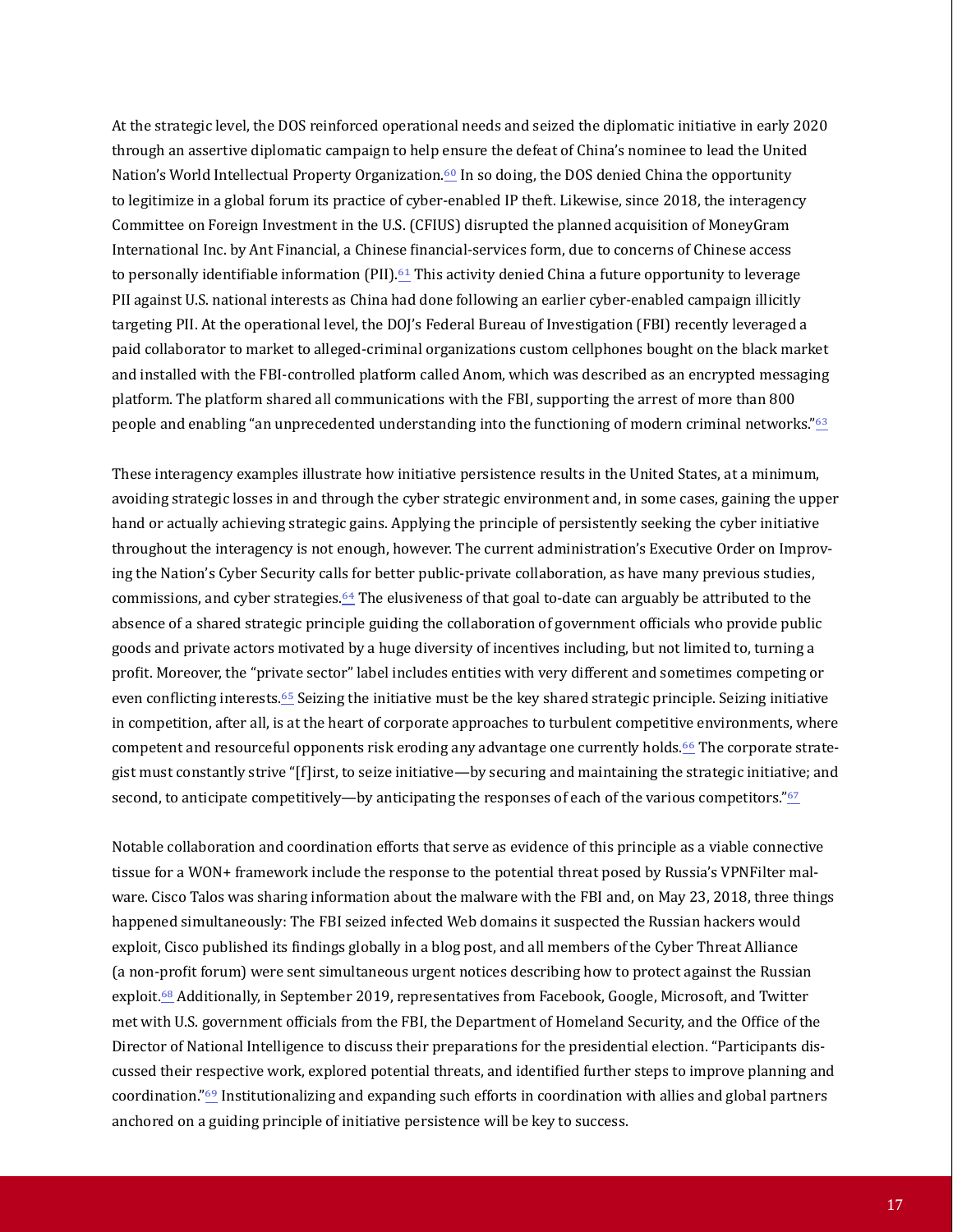#### **Conclusion**

Strategic competition in and through cyberspace is characterized by exploitation, not coercion; and a strategic approach of initiative persistence, not reactive threat and restraint, must be the central security element of a national cyber strategy. Moreover, a persistent focus on leveraging initiative in and through cyberspace must be integrated across all U.S. national security thinking.

Despite policymakers' best efforts over the last decade to adapt deterrence theory to the cyber competitive space short of armed conflict, the cyber strategic environment inescapably forces the United States to play the wrong hand and even the wrong game. The environment drives policymakers to adopt a declaratory policy of strategic ambiguity when it does not have credibility to stand on, and it obliges sanctions as the "go-to" approach for imposing prohibitive costs while concomitantly invalidating two key assumptions of sanctions theory (i.e., that costs will cumulate over time to the point of being prohibitive and that sanctioned actors cannot adapt). If this approach continues, the United States will continue to suffer strategic losses in and through cyberspace.

A strategic approach of deterrence has a place in a national cyber strategy as a coercive approach that dissuades adversary use of armed-attack equivalent cyber operations or other military uses of force in militarized crises and armed conflict.<sup>70</sup> This, in fact, is consistent with the concept of integrated deterrence, first espoused by U.S. Secretary of Defense Lloyd Austin on April 30, 2021.<sup>71</sup> Secretary Austin described integrated deterrence as using all military capabilities in concert with other instruments of national power to deter states with revisionist aims. Its comprehensive substance is consistent with the strategy the U.S. government has pursued in the cyber competitive space short of armed conflict for the last decade—a space for which the strategy is misaligned and failing badly, for reasons described in this essay. To avoid sustaining this historical error, the U.S. administration must accept that, although integrated deterrence will dissuade U.S. adversaries from considering achieving potential gains through militarized crises and armed conflict, adversaries are with certainty realizing strategic gains today by engaging in ongoing, continuous cyber campaigns and operations short of armed conflict where integrated deterrence cannot effectively be applied. In this particular strategic competitive space, initiative persistence must anchor the integration of all sources of national power (just as deterrence can in conditions of crisis and war). The strategic principle of cyber persistence theory, a strategic theory derived from the core features of cyberspace, is the appropriate principle around which to draft a new U.S. national cyber strategy—seizing and maintaining the initiative to set the conditions of security in the U.S.'s favor. There is some evidence that departments have recognized that this is a more effective approach, but their efforts are not coordinated through national strategic guidance. The next U.S. national cyber strategy, therefore, should be drafted as a capstone document centered on this principle to ensure that it guides whole-of-government and WON+ efforts. It is time to persistently and comprehensively seize the initiative.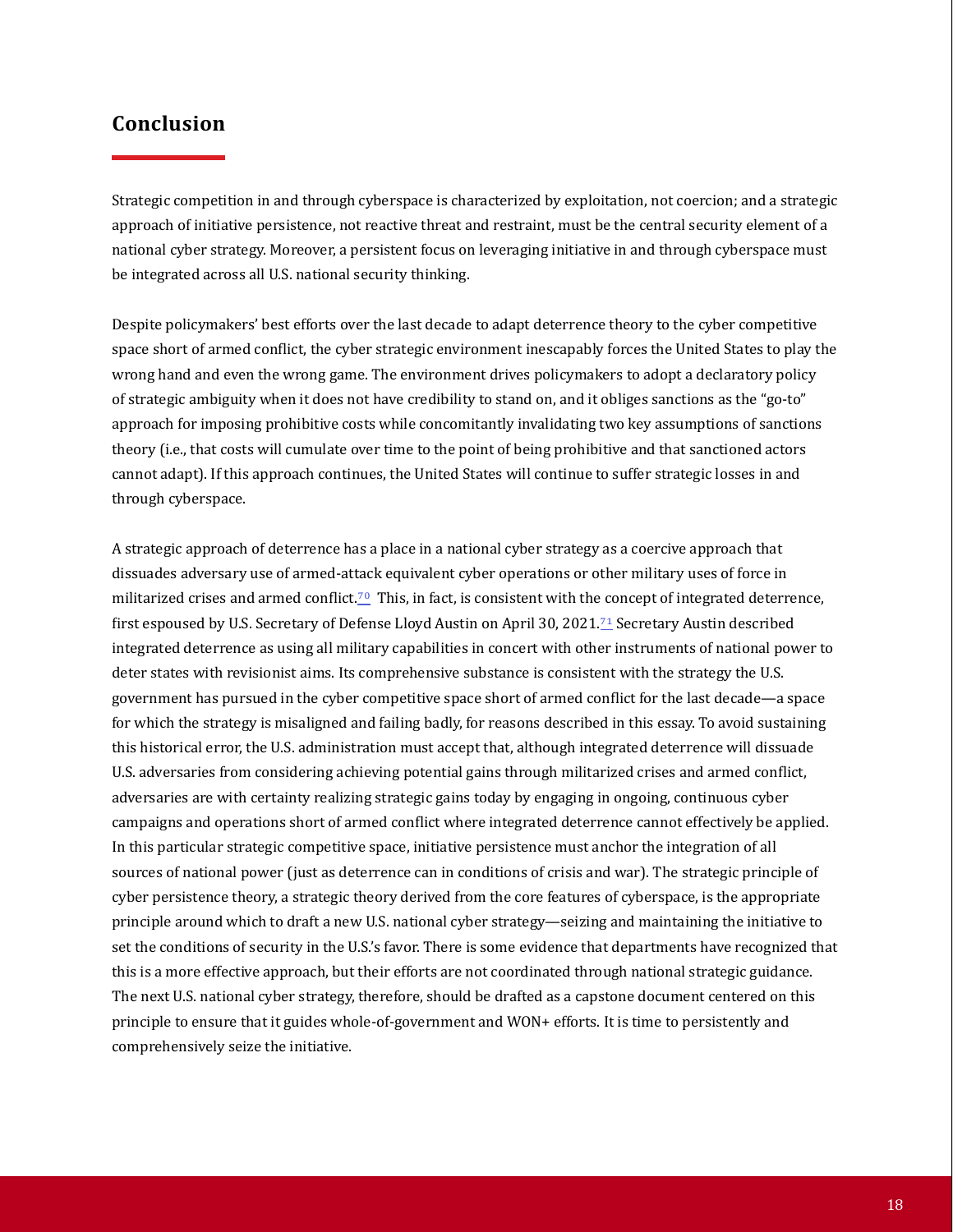The White House, FACT SHEET: President Signs Executive Order Charting New Course to Improve the Nation's Cybersecurity and Protect Federal Government Networks, May 12, 2021, https://www.whitehouse.gov/briefing-room/statements-releases/2021/05/12/ fact-sheet-president-signs-executive-order-charting-new-course-to-improve-the-nations[cybersecurity-and-protect-federal-government-networks/ and The White House, Executive](https://www.whitehouse.gov/briefing-room/statements-releases/2021/05/12/fact-sheet-president-signs-executive-order-charting-new-course-to-improve-the-nations-cybersecurity-and-protect-federal-government-networks/)  [Order on Improving the Nation's Cyber Security, May 12, 2021, https://www.whitehouse.gov/](https://www.whitehouse.gov/briefing-room/presidential-actions/2021/05/12/executive-order-on-improving-the-nations-cybersecurity/) briefing-room/presidential-actions/2021/05/12/executive-order-on-improving-the-nationscybersecurity/. While some may want to argue the Executive Order supports deterrence by denial, the document clearly focuses on reducing the ability of adversaries' cyber operations to "damage or deprive" the United States rather than reducing the likelihood of adversary cyber operations. For a discussion of the differences between defense and deterrence, see Glenn H. Snyder, Deterrence and Defense: Toward a Theory of National Security (Princeton University Press: Princeton, NJ, 1961). Gary King and Langche Zeng, "Explaining Rare Events in International Relations," 1 2

Policymakers should consider that the United States possesses a significant set of kinetic capabilities already serving this purpose and that using cyber capabilities for the same end sub-optimizes their distinct value to strategic competition short of armed conflict. 3

International Organization (55: 2001), pp. 693-715,<https://j.mp/2oTjnM4.>

Exploitation is defined as gaining advantage by making use of others' vulnerabilities in and through cyberspace, whereas vulnerability is defined as a weakness or bias in an information system, system security procedures, internal controls, implementation, data, or users that could be exploited by a threat source. These definitions are consistent with the lexicon of cybersecurity and state behavior in and through cyberspace and are more comprehensive than other definitions narrowly focusing on intelligence operations. See, for example, Herbert S. Lin, "Offensive Cyber Operations and the Use of Force," Journal of National Security Law and Policy (4:63, 2010), pp. 63-86, https://jnslp.com/wp-content/uploads/2010/08/06\_Lin.pdf and U.S. Department of Defense, Joint Publication 3-12, Cyberspace Operations, June 8, 2018, [https://www.jcs.mil/Portals/36/Documents/Doctrine/pubs/jp3\\_12.pdf.](https://www.jcs.mil/Portals/36/Documents/Doctrine/pubs/jp3_12.pdf.) 4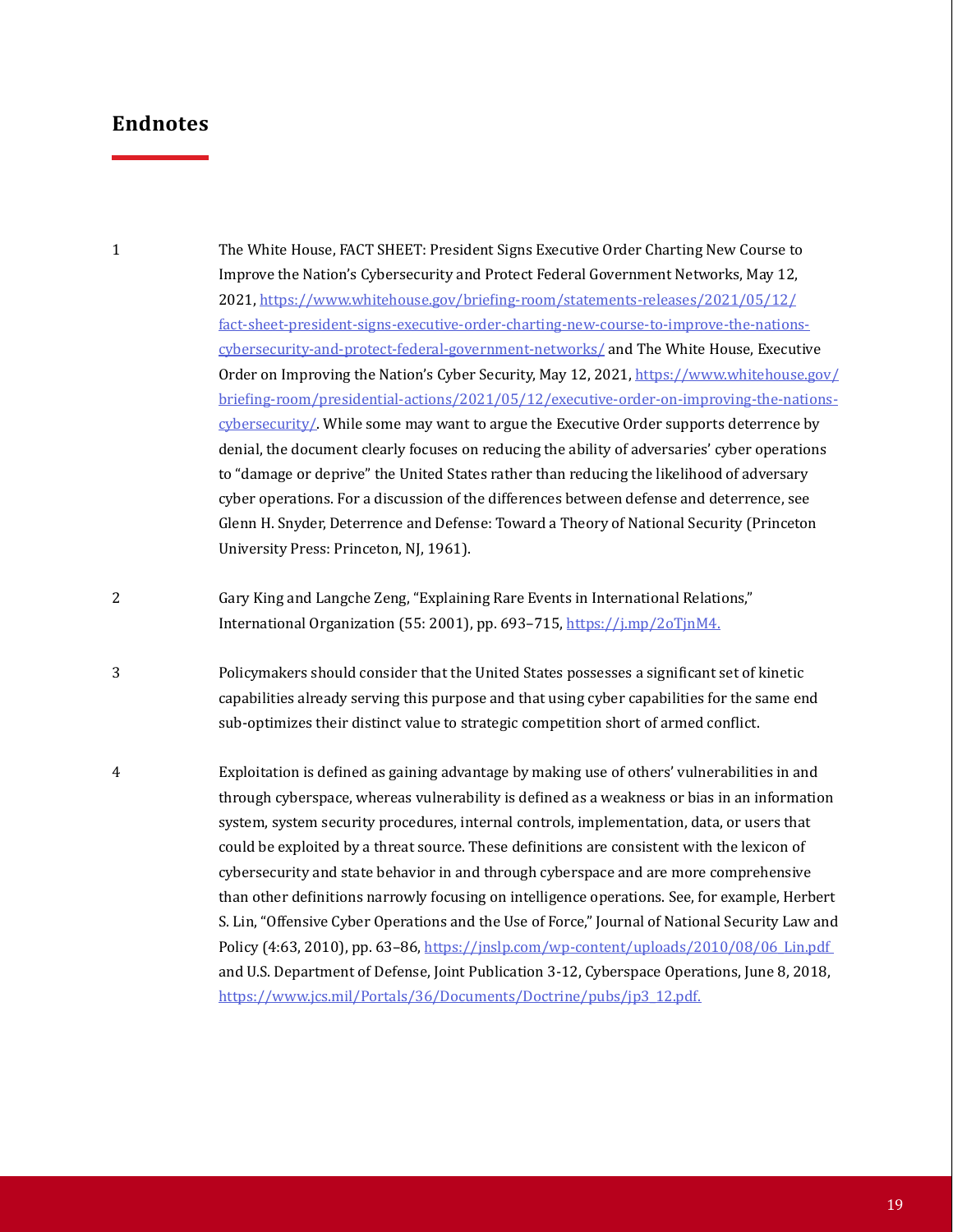5

Concept stretching is a practice that seeks to extend the explanatory value of a concept to fit new contexts. A common "stretching" tactic is to precede the original concept with an adjective. Consider all of the adjectives that often now precede "deterrence" as an example. See Giovanni Sartori, "Concept Misinformation in Comparative Politics," The American Political Science Review (64:4, 1970), pp. 1033-1053, https://www.jstor.org/ stable/1958356?seq=1#metadata\_info\_tab\_contents, and David Collier and James E. Mahon, Jr., "Conceptual 'Stretching' Revisited: Adapting Categories in Comparative Analyses," The American Political Science Review (87:4, 1993), pp. 845-855, https://www.jstor.org/ stable/2938818?seq=1#metadata\_info\_tab\_contents. For a proponent of "stretching" deterrence to facilitate its application to the cyber context, see Joseph S. Nye, Jr., "Deterrence [and Dissuasion in Cyberspace," International Security \(41:3 2016/17\), pp. 44–71, https://](https://www.belfercenter.org/publication/deterrence-and-dissuasion-cyberspace.) www.belfercenter.org/publication/deterrence-and-dissuasion-cyberspace.

Cyber persistence theory is the strategic theory underpinning U.S. Cyber Command's doctrine of persistent engagement. See Michael P. Fischerkeller and Richard J. Harknett, "Cyber Persistence Theory, Intelligence Contests, and Strategic Competition," Texas National Security [Review: Special Issue – Cyber Competition, September 17, 2020, https://tnsr.org/roundtable/](https://tnsr.org/roundtable/policy-roundtable-cyber-conflict-as-an-intelligence-contest/) policy-roundtable-cyber-conflict-as-an-intelligence-contest/, and Michael P. Fischerkeller, Emily O. Goldman, and Richard J. Harknett, Cyber Persistence: Redefining National Security in Cyberspace (book manuscript under review). 6

In the parlance of the White House, armed-attack equivalent cyber operations would be considered "significant cyber incidents," which are defined as "[a] cyber incident that is (or group of related cyber incidents that together are) likely to result in demonstrable harm to the national security interests, foreign relations, or economy of the United States or to the public confidence, civil liberties, or public health and safety of the American people." Presidential Policy Directive -- United States Cyber Incident Coordination, July 26, 2016, [https://obamawhitehouse.archives.gov/the-press-office/2016/07/26/presidential-policy](https://obamawhitehouse.archives.gov/the-press-office/2016/07/26/presidential-policy-directive-united-states-cyber-incident)directive-united-states-cyber-incident. 7

Paul M. Nakasone and Michael Sulmeyer, "How to Compete in Cyberspace," Foreign Affairs, [August 25, 2020, https://www.foreignaffairs.com/articles/united-states/2020-08-25/](https://www.foreignaffairs.com/articles/united-states/2020-08-25/cybersecurity) cybersecurity. 8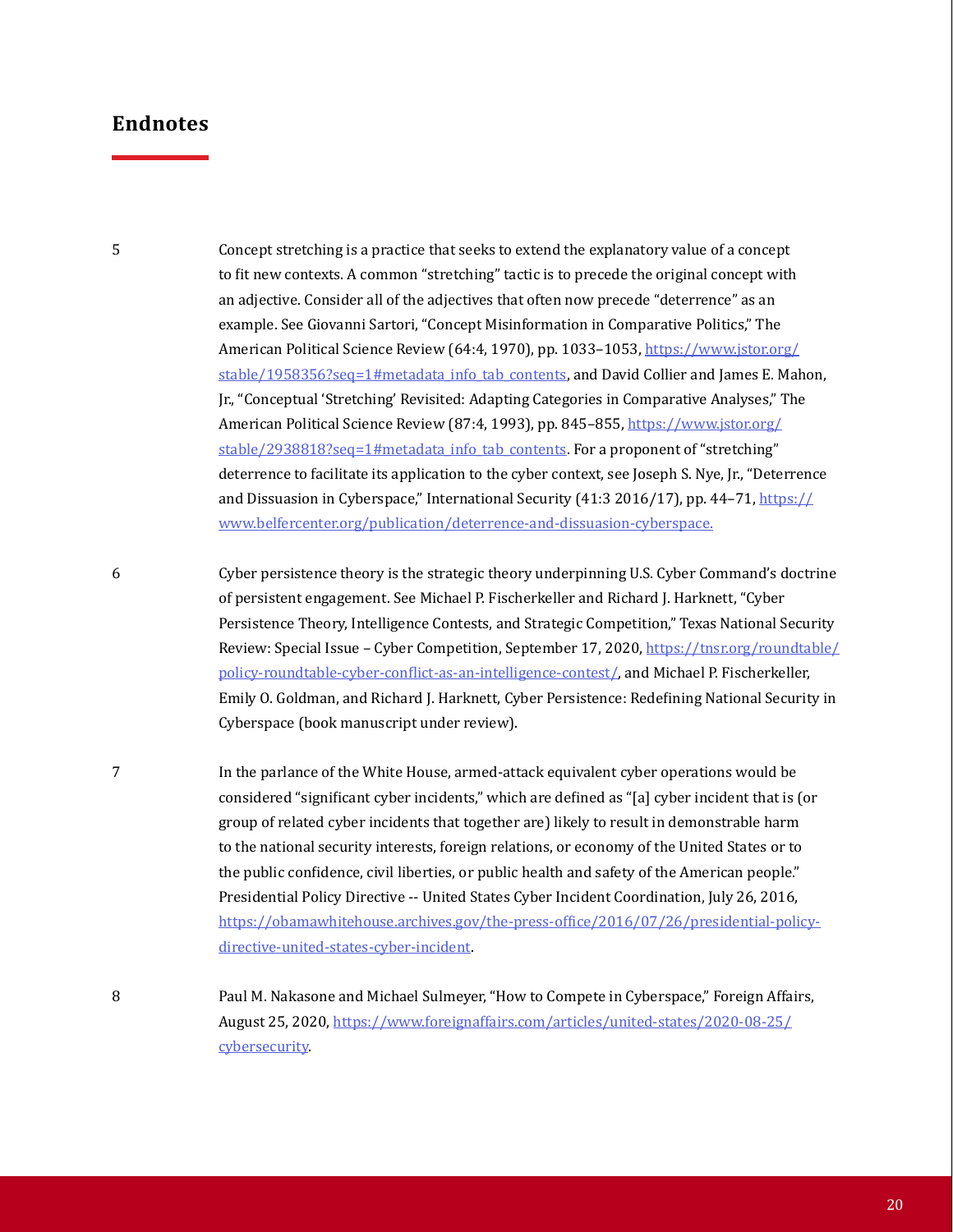| Ÿ  | Joseph Marks, "McCain Leaves a Rich Cyber Legacy," Nextgov, August 27, 2018, https://www.<br>nextgov.com/cybersecurity/2018/08/mccain-leaves-rich-cyber-legacy/150847/; Morgan<br>Chalfant, "McCain Hits Trump over Lack of Cyber Policy," The Hill, August 23, 2017, https://<br>thehill.com/policy/cybersecurity/347660-mccain-hits-trump-over-lack-of-cyber-policy                                                                                                                                         |
|----|---------------------------------------------------------------------------------------------------------------------------------------------------------------------------------------------------------------------------------------------------------------------------------------------------------------------------------------------------------------------------------------------------------------------------------------------------------------------------------------------------------------|
| 10 | Senate Armed Services Committee, March 1, 2018, https://www.c-span.org/<br>video/?441917-1/nsa-nominee-testifies-senate-armed-services-committee @ 00:52.                                                                                                                                                                                                                                                                                                                                                     |
| 11 | Ibid, @ 1:03.                                                                                                                                                                                                                                                                                                                                                                                                                                                                                                 |
| 12 | Ibid, @ 1:30.                                                                                                                                                                                                                                                                                                                                                                                                                                                                                                 |
| 13 | See Joseph Marks with Aaron Schaffer, "The Cybersecurity 202: Angus King Says it's Time<br>to Get Tougher on Russian Hackers," The Washington Post, June 30, 2021, https://www.<br>washingtonpost.com/politics/2021/06/30/cvbersecurity-202-angus-king-says-its-time-get-<br>tougher-russian-hackers/ and U.S. Public Law 115-91, December 12, 2017, https://www.<br>congress.gov/115/plaws/publ91/PLAW-115publ91.pdf                                                                                         |
| 14 | Strategic ambiguity has also been referred to as constructive ambiguity.                                                                                                                                                                                                                                                                                                                                                                                                                                      |
| 15 | See Ellen Nakashima, "U.S. Cyber Approach 'Too Predictable' for One Top General," The<br>Washington Post, Jul 14, 2011, https://www.washingtonpost.com/national/national-<br>security/us-cyber-approach-too-predictable-for-one-top-general/2011/07/14/<br>gIQAYJC6EI_story.html and Chris Carroll, "Congress Demands Cyber Details while DoD Aims<br>for Ambiguity," Stars and Stripes, July 21, 2011, https://www.stripes.com/news/congress-<br>demands-cyber-details-while-dod-aims-for-ambiguity-1.149790 |
| 16 | Obama administration's December 2015 report to Congress on cyber deterrence, https://<br>insidecybersecurity.com/sites/insidecybersecurity.com/files/documents/dec2015/<br>cs2015_0133.pdf                                                                                                                                                                                                                                                                                                                    |
| 17 | Dr. Christopher Ashley Ford, U.S. Department of States Assistant Secretary-Bureau of<br>International Security and Nonproliferation, "Responding to Modern Cyber Threats with<br>Diplomacy and Deterrence," October 19, 2020, https://2017-2021.state.gov/responding-to-<br>modern-cyber-threats-with-diplomacy-and-deterrence/index.html                                                                                                                                                                     |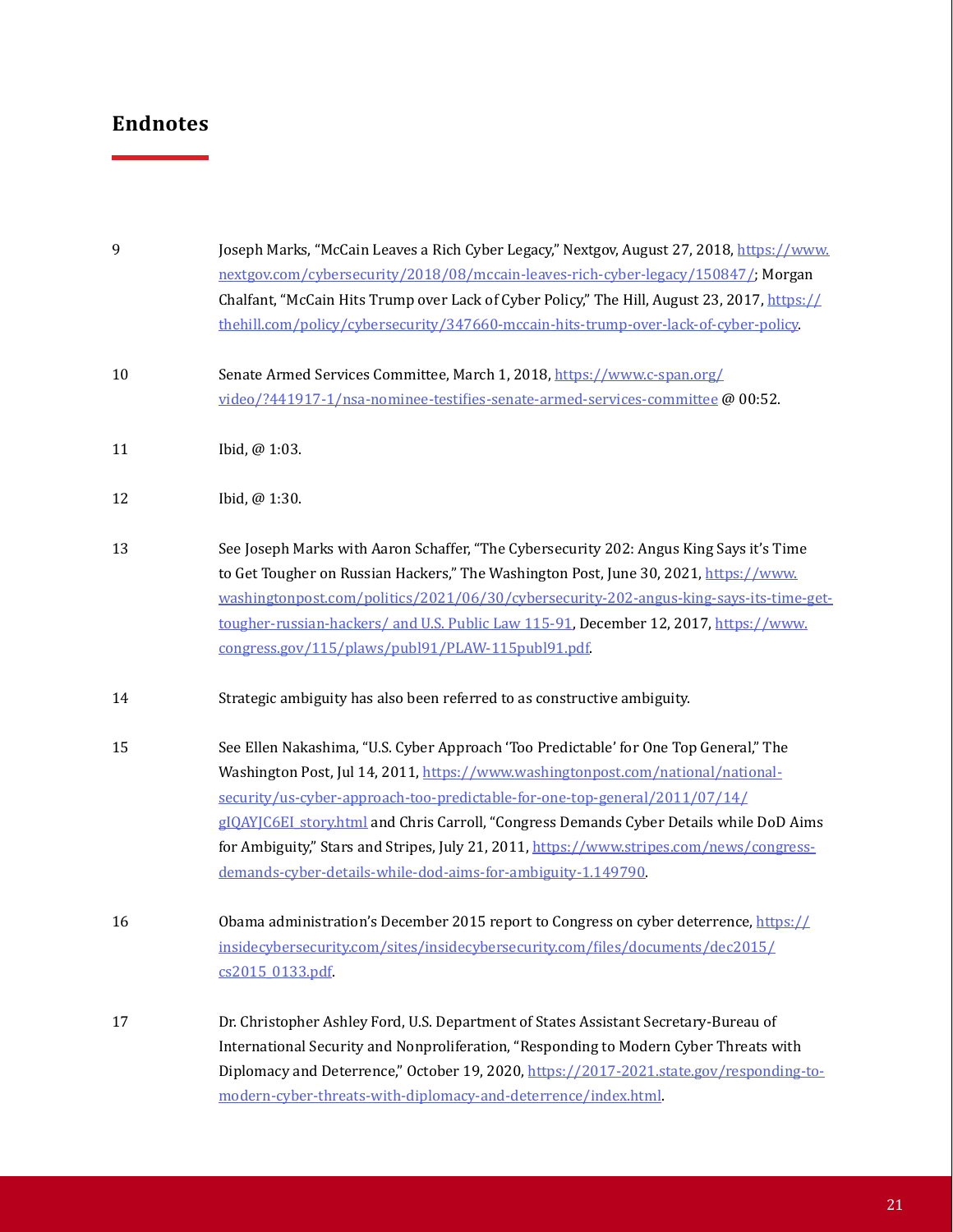| 18 | See U.S. Department of State, Office of the Coordinator for Cyber Issues, Recommendations       |
|----|-------------------------------------------------------------------------------------------------|
|    | to the President on Deterring Adversaries and Better Protecting the American People from        |
|    | Cyber Threats, May 31, 2018, https://www.state.gov/wp-content/uploads/2019/04/                  |
|    | Recommendations-to-the-President-on-Deterring-Adversaries-and-Better-Protecting-                |
|    | the-American-People-From-Cyber-Threats.pdf and "Report of the Group of Governmental             |
|    | Experts on Developments in the Field of Information and Telecommunications in the               |
|    | Context of International Security," July 22, 2015, https://www.un.org/ga/search/view            |
|    | $doc.asp?symbol=A/70/174$ . It should be noted that at least one DOS official claims the        |
|    | consequence matrix is intended for cyber operations short of use of force. See "Discussing the  |
|    | UN OEWG with the Mother of Norms," Center for Strategic and International Studies podcast       |
|    | with James Andrew Lewis, Christopher Painter, and Michele Markoff, https://www.csis.org/        |
|    | podcasts/inside-cyber-diplomacy/discussing-un-oewg-mother-norms.                                |
| 19 | Paul C. Ney, Jr., "DOD General Counsel Remarks at U.S. Cyber Command Legal Conference,"         |
|    | March 2, 2020, https://www.defense.gov/Newsroom/Speeches/Speech/Article/2099378/                |
|    | dod-general-counsel-remarks-at-us-cyber-command-legal-conference/                               |
| 20 | The White House, International Strategy for Cyberspace (May 2011), https://                     |
|    | obamawhitehouse.archives.gov/sites/default/files/rss viewer/international strategy for          |
|    | cyberspace.pdf                                                                                  |
| 21 | See James Andrew Lewis, Cyber Deterrence Declaratory Policy, 2011-2015, https://www.csis.       |
|    | org/blogs/strategic-technologies-blog/cyber-deterrence-declaratory-policy-2011-2015             |
| 22 | Catalin Cimpanu, "FSB Warns of US Cyberattacks after Biden Administration Comments,"            |
|    | ZDNet, January 22, 2021, https://www.zdnet.com/article/fsb-warns-of-us-cyberattacks-            |
|    | after-biden-administration-comments/                                                            |
| 23 | These instruments have been applied in different ways, both individually and in combination,    |
|    | to construct tailored deterrence responses.                                                     |
| 24 | For example, the U.S. Department of Justice adopts this long-term view with regard to           |
|    | indicting foreign cyber operators. See Elias Groll, "The U.S. Hoped Indicting 5 Chinese Hackers |
|    | Would Deter Beijing's Cyberwarriors. It Hasn't Worked," Foreign Policy, September 2, 2015,      |
|    | https://foreignpolicy.com/2015/09/02/the-u-s-hoped-indicting-5-chinese-hackers-would-           |
|    | deter-beijings-cyberwarriors-it-hasnt-worked/                                                   |
|    |                                                                                                 |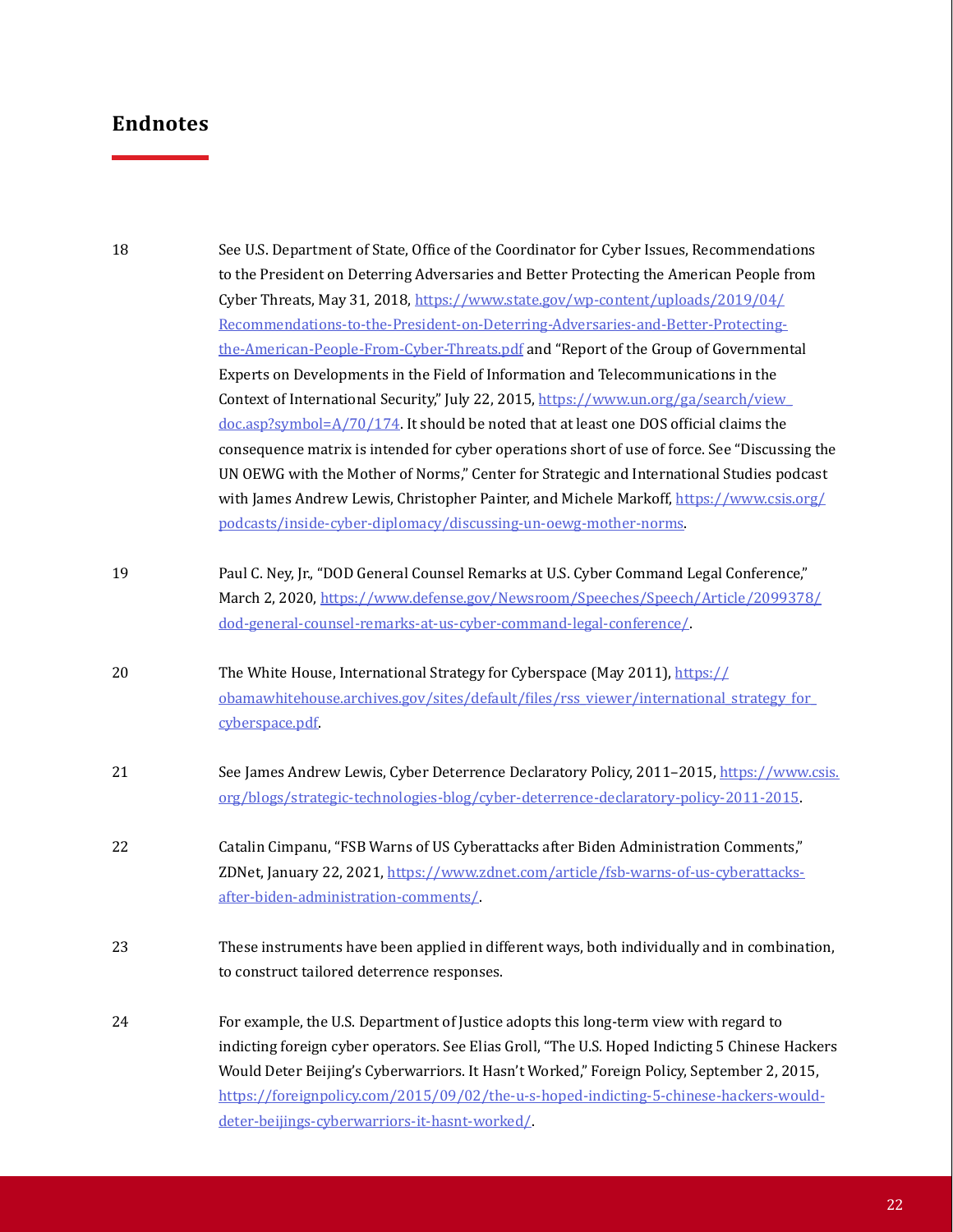| 25 | Peter A. G. van Bergeijk and Charles van Marrewijk, "Why Do Sanctions Need Time to Work?<br>Adjustment, Learning and Anticipation," Economic Modelling (12:2, 1995), pp. 75-86,<br>https://core.ac.uk/download/pdf/204634656.pdf                                                                                                                                                                                                                                                                                                                                                                                                                                                                                         |
|----|--------------------------------------------------------------------------------------------------------------------------------------------------------------------------------------------------------------------------------------------------------------------------------------------------------------------------------------------------------------------------------------------------------------------------------------------------------------------------------------------------------------------------------------------------------------------------------------------------------------------------------------------------------------------------------------------------------------------------|
| 26 | For a comprehensive discussion of the core features of the cyber strategic environment as<br>they relate generally to a deterrence strategy, see Michael P. Fischerkeller, Richard J. Harknett,<br>and Jelena Vicic, "The Limits of Deterrence and the Need for Persistence" in Aaron Brantly, ed.,<br>The Cyber Deterrence Problem (Rowman & Littlefield Ltd, 2020) and Michael P. Fischerkeller<br>and Richard J. Harknett, "Deterrence is not a Credible Strategy for Cyberspace," Orbis<br>(Summer 2017), https://www.fpri.org/article/2017/06/deterrence-not-credible-strategy-<br>cyberspace/                                                                                                                      |
| 27 | Thomas C. Schelling, Arms and Influence, op. cit., p. 48.                                                                                                                                                                                                                                                                                                                                                                                                                                                                                                                                                                                                                                                                |
| 28 | Richard Ned Lebow, Between Peace and War (The Johns Hopkins University Press: Baltimore,<br>1977), p. 85.                                                                                                                                                                                                                                                                                                                                                                                                                                                                                                                                                                                                                |
| 29 | Glenn Herald Snyder and Paul Diesing, Conflict Among Nations: Bargaining, Decision Making,<br>and System Structure in Crises (Princeton University Press, Princeton, 1978), p. 216.                                                                                                                                                                                                                                                                                                                                                                                                                                                                                                                                      |
| 30 | Ibid, pp. 216-218.                                                                                                                                                                                                                                                                                                                                                                                                                                                                                                                                                                                                                                                                                                       |
| 31 | Ibid.                                                                                                                                                                                                                                                                                                                                                                                                                                                                                                                                                                                                                                                                                                                    |
| 32 | Thomas C. Schelling, Arms and Influence, op. cit., p. 67.                                                                                                                                                                                                                                                                                                                                                                                                                                                                                                                                                                                                                                                                |
| 33 | Thomas C. Schelling, Arms and Influence, op. cit., p. 40. Schelling also discussed this image,<br>sometimes referred to as the "madman theory," within the strategic context of nuclear<br>compellence, a significantly different dynamic than deterrence. Thus, those arguments should<br>not necessarily be considered relevant to deterrence. Those who feel otherwise, however,<br>should consider the scholarship of Sescher and Furman who, based on their empirical study<br>of nuclear compellence, concluded that this approach has a "poor track record of real-world<br>success." Todd S. Sechser and Matthew Fuhrmann, Nuclear Weapons and Coercive Diplomacy<br>(Cambridge University Press: London, 2017). |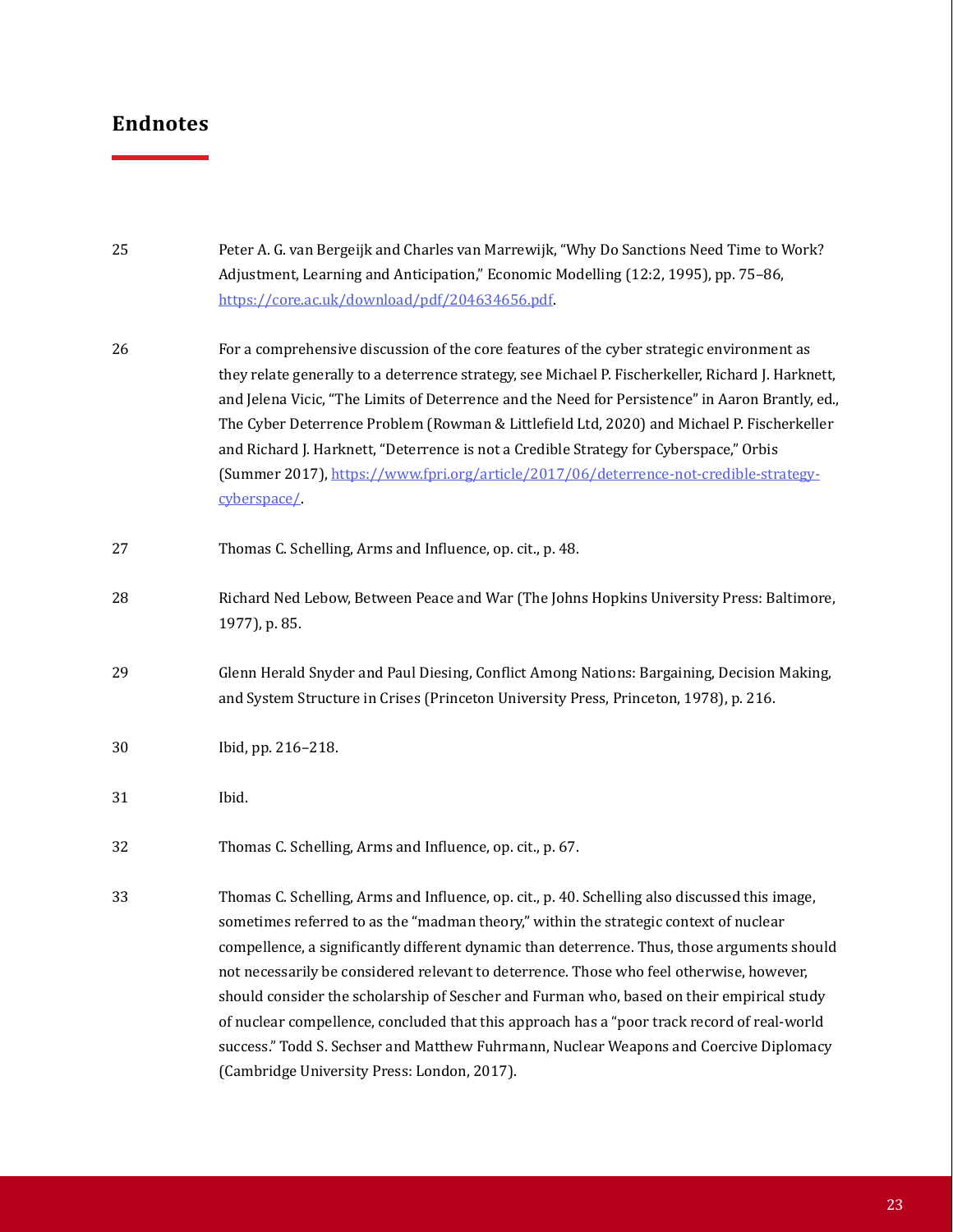| 34 | Thomas C. Schelling, Arms and Influence, op. cit., p. 41.                                                                                                                                                                                                                                                                                                                                             |
|----|-------------------------------------------------------------------------------------------------------------------------------------------------------------------------------------------------------------------------------------------------------------------------------------------------------------------------------------------------------------------------------------------------------|
| 35 | Ibid.                                                                                                                                                                                                                                                                                                                                                                                                 |
| 36 | Ibid. For the 2020 defense expenditure figure, see U.S. Government Accountability Office,<br>Defense Budget: Opportunities Exist to Improve DOD's Management of Defense Spending,<br>GAO-21-415T, February 24, 2021, https://www.gao.gov/products/gao-21-415t.                                                                                                                                        |
| 37 | Thomas C. Schelling, Arms and Influence, op. cit., p. 42.                                                                                                                                                                                                                                                                                                                                             |
| 38 | James Andrew Lewis, "Strategy After Deterrence," March 11, 2020, https://www.csis.org/<br>analysis/strategy-after-deterrence                                                                                                                                                                                                                                                                          |
| 39 | Additionally, because the sanctioned actor continues to operate in and through cyberspace,<br>the deterrer continues to accrue losses.                                                                                                                                                                                                                                                                |
| 40 | See Gary Hufbauer, Jeffrey Schott, Kimberly Elliott and Barbara Oegg, Economic Sanctions<br>Reconsidered, 3rd Edition (Washington, DC: Peterson Institute for International Economics,<br>2007). Also, see Clifton Morgan, Navin Bapat, and Valentina Krustev, "The Threat and<br>Imposition of Economic Sanctions, 1971-2000," Conflict Management and Peace Science<br>$(28:1, 2008)$ , pp. 92-110. |
| 41 | Thomas Bierstecker, Zuzana Hudokova, Marcos Tourinho, "The Effectiveness of UN Targeted<br>Sanctions: Findings from the Targeted Sanctions Consortium," https://www.academia.<br>edu/8406764/The Effectiveness of UN Targeted Sanctions Findings from the Targeted<br><b>Sanctions Consortium TSC</b>                                                                                                 |
| 42 | Tim Maurer and Arthur Nelson, "COVID-19's Other Virus: Targeting the Financial System,"<br>Strategic Europe, April 21, 2020, https://carnegieeurope.eu/strategiceurope/81599.                                                                                                                                                                                                                         |
| 43 | Tara Maller, "Diplomacy Derailed: The Consequences of Diplomatic Sanctions," The<br>Washington Quarterly (33:3, July 2010), pp. 61-79, https://csis-website-prod.s3.amazonaws.<br>com/s3fs-public/legacy_files/files/publication/twq10julymaller.pdf                                                                                                                                                  |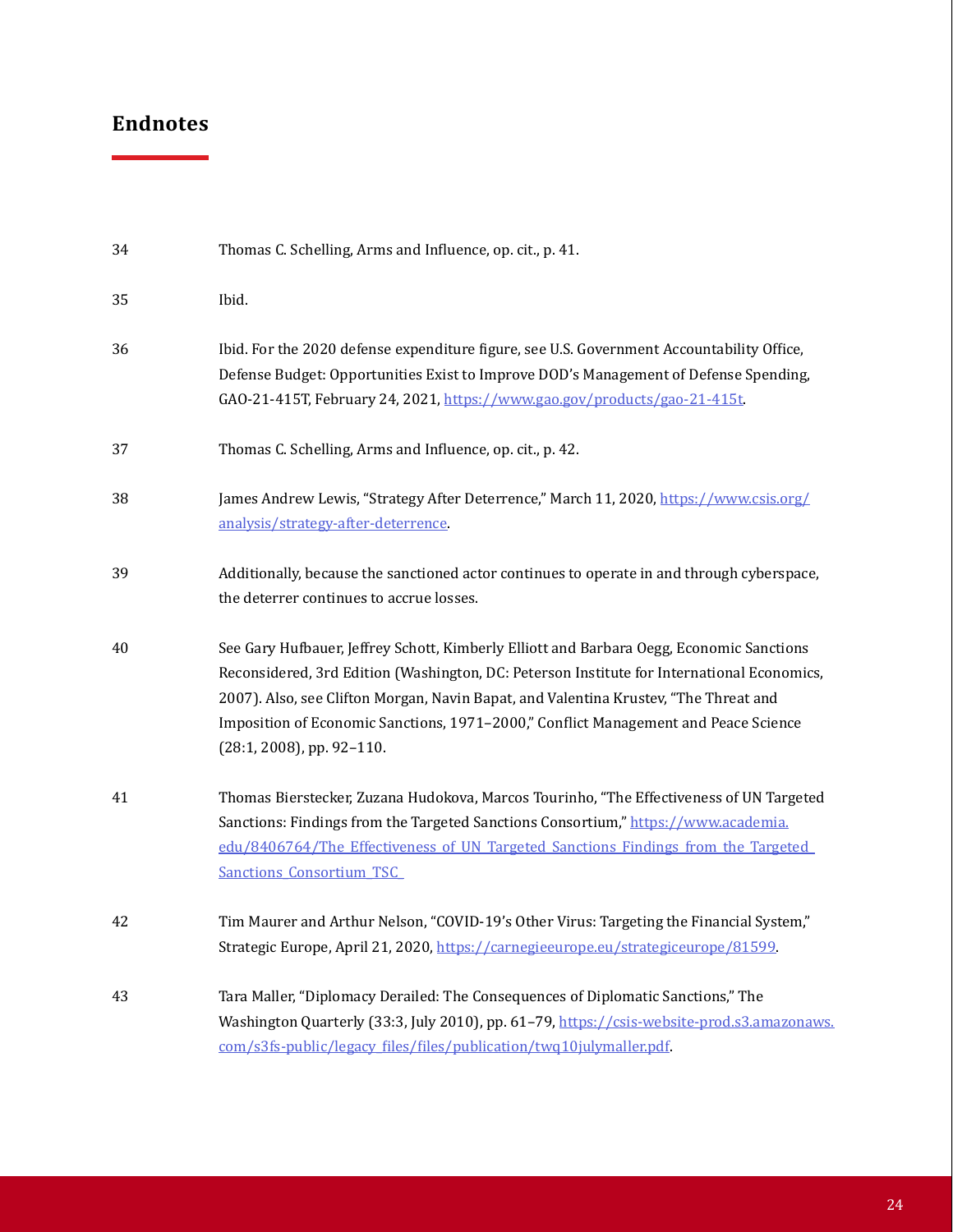Patrick Howell O'Neill, "DOJ Drops Massive Report on Its Efforts to Protect U.S. from Cyberattacks," CyberScoop, July 19, 2018, [https://www.cyberscoop.com/department-of](https://www.cyberscoop.com/department-of-justice-internal-cyber-digital-task-force-report/)justice-internal-cyber-digital-task-force-report/. 44

- Garrett Hinck and Tim Maurer, "Persistent Enforcement: Criminal Charges as a Response to Nation-State Malicious Cyber Activity," Journal of National Security Law and Policy (January 24, 2020), [https://carnegieendowment.org/2020/01/24/persistent-enforcement-criminal](https://carnegieendowment.org/2020/01/24/persistent-enforcement-criminal-charges-as-response-to-nation-state-malicious-cyber-activity-pub-80885)charges-as-response-to-nation-state-malicious-cyber-activity-pub-80885. 45
- See, respectively, Jack Goldsmith, "The Puzzle of the GRU Indictment," Lawfare, October 21, 2020, <https://www.lawfareblog.com/puzzle-gru-indictment> and Peter Machtiger, "The Latest GRU Indictment: A Failed Exercise in Deterrence," JustSecurity, October 29, 2020, [https://](https://www.justsecurity.org/73071/the-latest-gru-indictment-a-failed-exercise-in-deterrence/) www.justsecurity.org/73071/the-latest-gru-indictment-a-failed-exercise-in-deterrence/. Additionally, two former NSA analysts, Blake Darché and Mark Kuhr, agreed that Russian indictments will have little to no impact on the pace and volume of Russian cyberattacks on the U.S. See Chris Bing, "Former NSA Hackers: Yahoo Indictments Won't Slow Down Russian Cyberattacks," CyberScoop, March 17, 2017,<https://perma.cc/M7G7-ANKP>. Finally, John Demers, former assistant attorney general of the DOJ's National Security Division, has acknowledged that indictments had done little to deter the cyber activity of Russia, China, Iran, and North Korea. See Joseph Marks with Aaron Schaffer, "The Cybersecurity 202: DOJ's Future is in Disrupting Hackers, Not Just Indicting Them," The Washington Post, July 1, 2021, [https://www.washingtonpost.com/politics/](https://www.washingtonpost.com/politics/2021/07/01/cybersecurity-202-dojs-future-is-disrupting-hackers-not-just-indicting-them/)2021/07/01/cybersecurity-202-dojs-future-isdisrupting-hackers-not-just-indicting-them/. 46
- Florian J. Egloff, "Public Attribution of Cyber Intrusions," Journal of Cybersecurity, (6, 2020), [https://academic.oup.com/cybersecurity/article/6/1/tyaa012/5905](https://www.academic.oup.com/cybersecurity/article/6/1/tyaa012.5905454)454. 47
- "Full Transcript: President Obama's Final End-of-Year Press Conference," Politico, December 16, 2016[, https://www.polit](https://www.politico.com/story/2016/12/obama-press-conference-transcript-232763)ico.com/story/2016/12/obama-press-conferencetranscript-232763. 48
- For a reporting of how this concern informed the Obama administration's response to Russian efforts to influence the 2016 U.S. presidential election, see Michael Isikoff and David Corn, Russian Roulette: The Inside Story of Putin's War on America and the Election of Donald Trump (Twelve: 2018). 49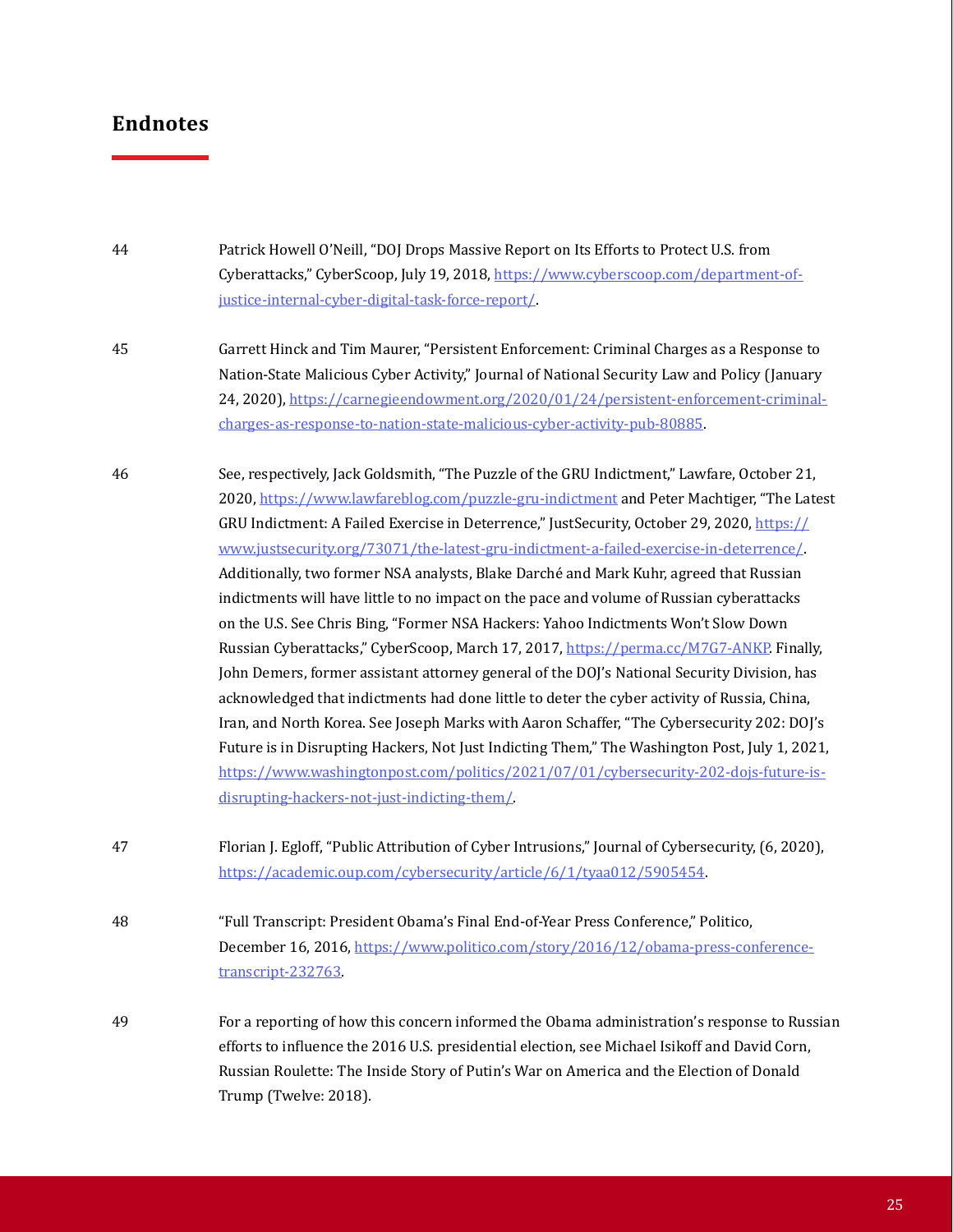| 50 | Eric Rosenbach, "Living in a Glass House: The United States Must Better Defend Against Cyber<br>and Information Attacks," June 12, 2017, https://www.belfercenter.org/publication/living-<br>glass-house-united-states-must-better-defend-against-cyber-and-information.           |
|----|------------------------------------------------------------------------------------------------------------------------------------------------------------------------------------------------------------------------------------------------------------------------------------|
| 51 | Ibid.                                                                                                                                                                                                                                                                              |
| 52 | U.S. Department of Defense, "Department of Defense Cyber Strategy: Summary" (2018),<br>https://media.defense.gov/2018/Sep/18/2002041658/-1/-1/1/CYBER STRATEGY<br><b>SUMMARY_FINAL.PDF</b>                                                                                         |
| 53 | This argument finds support in the oft-stated U.S. stance of adhering to international law<br>in cyberspace where kinetic responses to cyber operational effects short of armed-attack<br>equivalence would likely be considered an internationally wrongful act.                  |
| 54 | Committee on Armed Services, United States Senate, Hearing to Receive Testimony on the<br>Roles and Responsibilities for Defending the Nation from Cyber Attack, October 19, 2017,<br>https://www.armed-services.senate.gov/imo/media/doc/17-83_10-19-17.pdf                       |
| 55 | NATO Parliamentary Assembly, Science and Technology Committee, NATO in the Cyber Age:<br>Strengthening Security & Defence, Stabilising Deterrence, April 18, 2019, https://www.nato-<br>pa.int/download-file?filename=sites/default/files/2019-04/087_STC_19_E%20-%20NATO.<br>pdf. |
| 56 | Michael P. Fischerkeller and Richard J. Harknett, "Cyber Persistence Theory, Intelligence<br>Contests, and Strategic Competition," op. cit.                                                                                                                                        |
| 57 | Ibid.                                                                                                                                                                                                                                                                              |
| 58 | Ibid.                                                                                                                                                                                                                                                                              |
| 59 | "An Interview with Paul M. Nakasone," Joint Force Quarterly (92, 1st Quarter, 2019), pp. 4-9,<br>https://ndupress.ndu.edu/Portals/68/Documents/jfq/jfq-92/jfq-92.pdf                                                                                                               |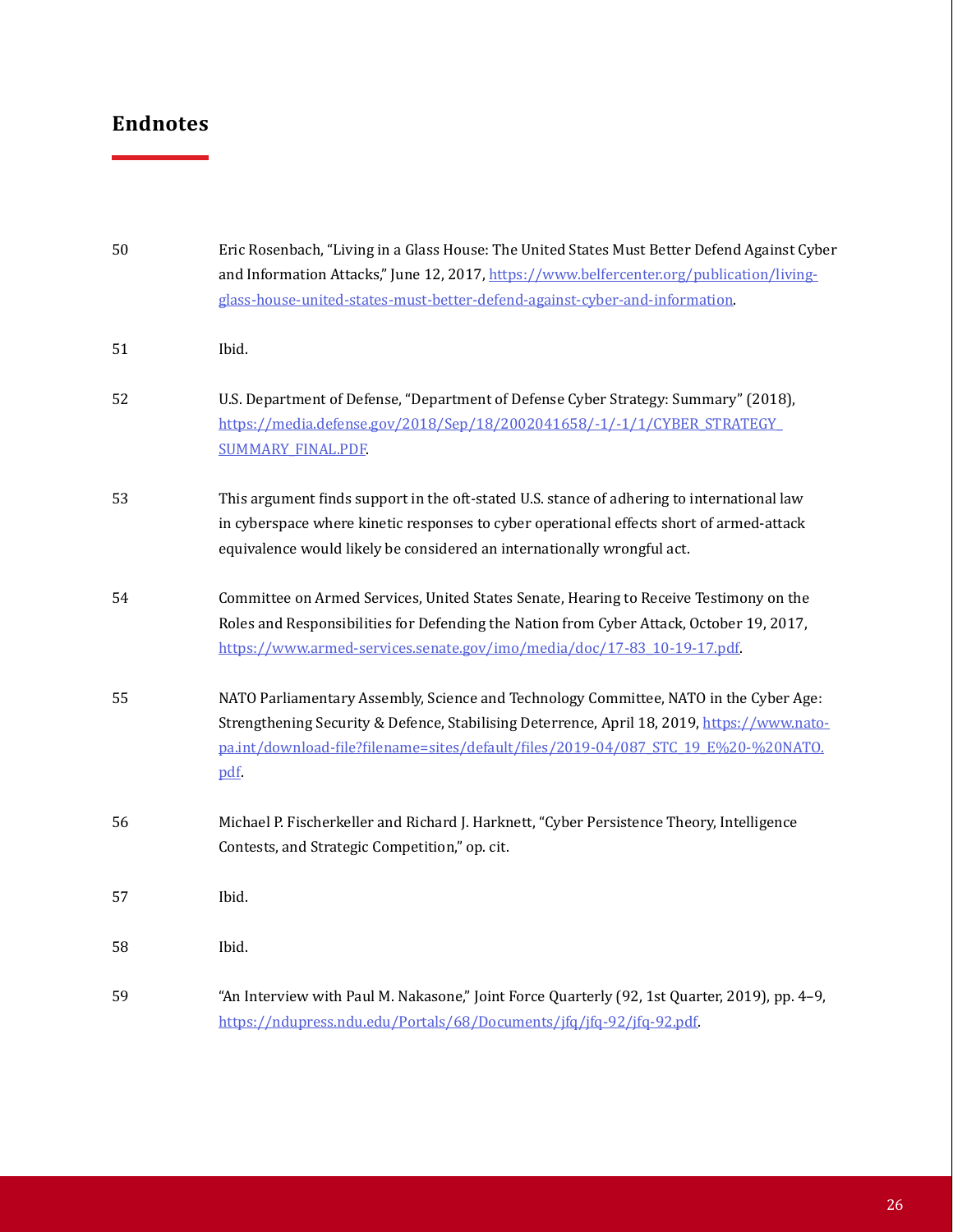| 60 | Colum Lynch, "U.S. State Department Appoints Envoy to Counter Chinese Influence at the<br>U.N.," ForeignPolicy, January 22, 2020, https://foreignpolicy.com/2020/01/22/us-state-<br>department-appoints-envoy-counter-chinese-influence-un-trump/ and Nick Cumming-Bruce,<br>"U.S.-backed Candidate for Global Tech Post Beats China's Nominee," The New York Times,<br>March 4, 2020, https://www.nytimes.com/2020/03/04/business/economy/un-world- |
|----|------------------------------------------------------------------------------------------------------------------------------------------------------------------------------------------------------------------------------------------------------------------------------------------------------------------------------------------------------------------------------------------------------------------------------------------------------|
|    | intellectual-property-organization.html                                                                                                                                                                                                                                                                                                                                                                                                              |
| 61 | U.S. Department of the Treasury, "The Committee on Foreign Investment in the United States                                                                                                                                                                                                                                                                                                                                                           |
|    | (CFIUS)," https://home.treasury.gov/policy-issues/international/the-committee-on-foreign-                                                                                                                                                                                                                                                                                                                                                            |
|    | investment-in-the-united-states-cfius                                                                                                                                                                                                                                                                                                                                                                                                                |
| 62 | Zach Dorfmann, "China Use Stolen Data to Expose CIA Operatives in Africa and Europe,"                                                                                                                                                                                                                                                                                                                                                                |
|    | ForeignPolicy, December 21, 2020, https://foreignpolicy.com/2020/12/21/china-stolen-us-                                                                                                                                                                                                                                                                                                                                                              |
|    | data-exposed-cia-operatives-spy-networks/                                                                                                                                                                                                                                                                                                                                                                                                            |
| 63 | Rachel Pannett and Michael Birnbaum, "FBI-controlled Anom App Ensnares Scores                                                                                                                                                                                                                                                                                                                                                                        |
|    | of Alleged Criminals in Global Police Sting," The Washington Post, June 8, 2021,                                                                                                                                                                                                                                                                                                                                                                     |
|    | https://www.washingtonpost.com/world/2021/06/08/fbi-app-arrests-australia-                                                                                                                                                                                                                                                                                                                                                                           |
|    | crime/?utm_campaign=wp_the_cybersecurity_202&utm_medium=email&utm_                                                                                                                                                                                                                                                                                                                                                                                   |
|    | source=newsletter&wpisrc=nl_cybersecurity202&carta-url=https%3A%2F%2Fs2.                                                                                                                                                                                                                                                                                                                                                                             |
|    | washingtonpost.com%2Fcar-ln-tr%2F3359f68%2F60c9dc3d9d2fdae30280f899%2F596d89                                                                                                                                                                                                                                                                                                                                                                         |
|    | b2ae7e8a1845f8a301%2F11%2F64%2F60c9dc3d9d2fdae30280f899                                                                                                                                                                                                                                                                                                                                                                                              |
| 64 | For an overview, see Megan Brown, "Cyber Imperative: Preserve and Strengthen Public-                                                                                                                                                                                                                                                                                                                                                                 |
|    | Private Partnerships" (The National Security Institute at George Mason University's Antonin                                                                                                                                                                                                                                                                                                                                                          |
|    | Scalia Law School, 2018), https://nationalsecurity.gmu.edu/2018/10/nsi-policy-paper-                                                                                                                                                                                                                                                                                                                                                                 |
|    | cyber-imperative-preserve-and-strengthen-public-private-partnerships/                                                                                                                                                                                                                                                                                                                                                                                |
| 65 | Emily Goldman and Eduardo Monarez, "Persistent Engagement and the Private Sector,"                                                                                                                                                                                                                                                                                                                                                                   |
|    | Journal of Information Warfare (20, 2:1, Spring 2021), pp. 107-121, https://www.jinfowar.                                                                                                                                                                                                                                                                                                                                                            |
|    | com/journal/volume-20-issue-2/persistent-engagement-private-sector                                                                                                                                                                                                                                                                                                                                                                                   |
| 66 | Ibid, p. 110.                                                                                                                                                                                                                                                                                                                                                                                                                                        |
|    |                                                                                                                                                                                                                                                                                                                                                                                                                                                      |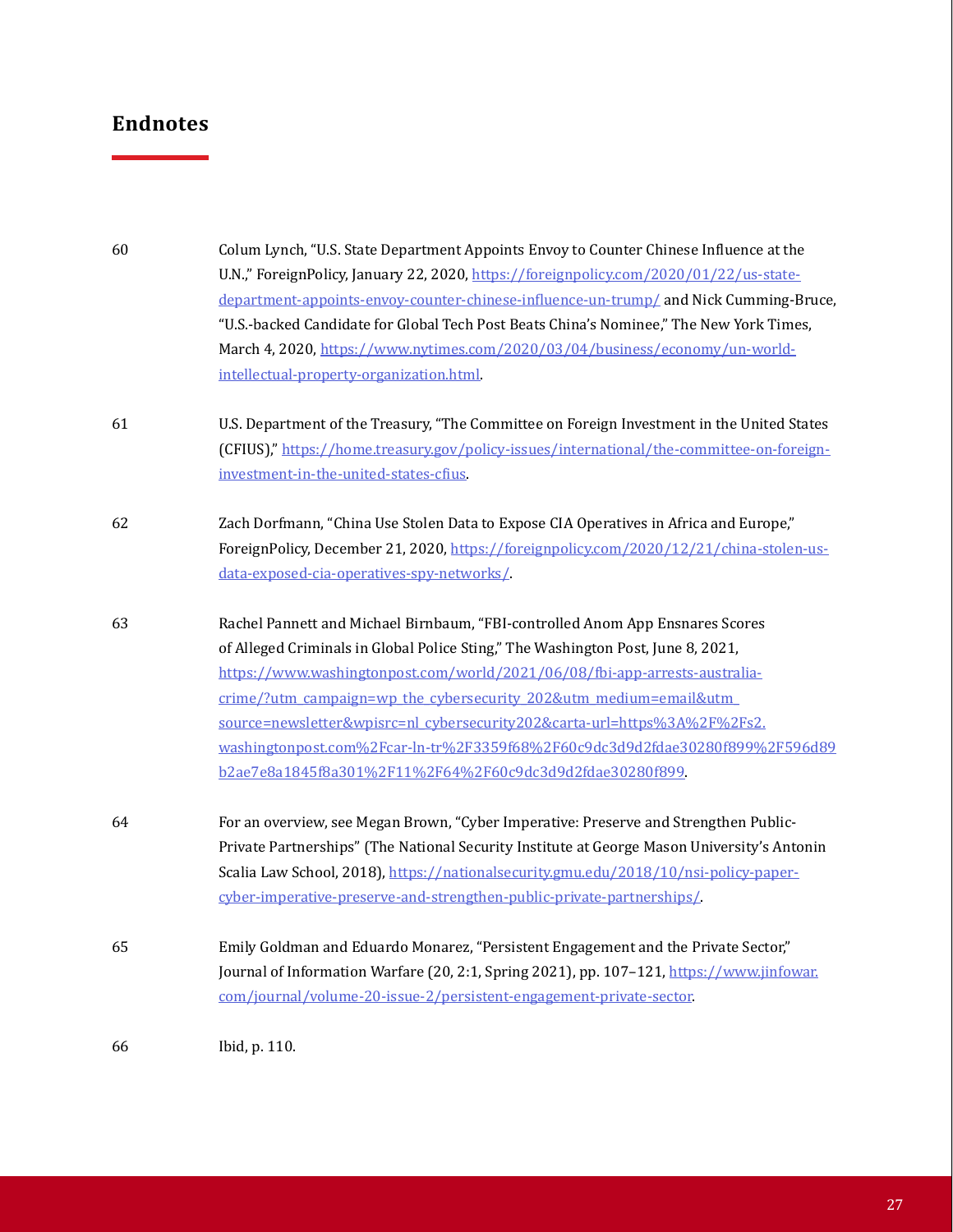| 67 | Ian C. MacMillan, "Controlling Competitive Dynamics by Taking Strategic Initiative," The<br>Academy of Management Perspectives (2:2, May 1, 1988), pp. 111-118, 112, https://www.<br>jstor.org/stable/4164812?seq=1#metadata_info_tab_contents                                                                                                                                                                                                                                                                                                                                                                                                                                                    |
|----|---------------------------------------------------------------------------------------------------------------------------------------------------------------------------------------------------------------------------------------------------------------------------------------------------------------------------------------------------------------------------------------------------------------------------------------------------------------------------------------------------------------------------------------------------------------------------------------------------------------------------------------------------------------------------------------------------|
|    |                                                                                                                                                                                                                                                                                                                                                                                                                                                                                                                                                                                                                                                                                                   |
| 68 | "The Cybersecurity 202: Top Cybersecurity Companies Are Pooling Their Intel to Stop<br>Cyberattacks," The Washington Post, May 23, 2019, https://www.washingtonpost.com/<br>news/powerpost/paloma/the-cybersecurity-202/2019/05/23/the-cybersecurity-202-top-<br>cybersecurity-companies-are-pooling-their-intel-to-stop-cyberattacks/5ce5ef73a7a0a46b92<br>a3fd95/                                                                                                                                                                                                                                                                                                                               |
| 69 | Salvador Rodriguez, "The FBI Visits Facebook to Talk about 2020 Election Security, with<br>Google, Microsoft and Twitter Joining," CNBC, September 24, 2019, https://www.cnbc.com/<br>amp/2019/09/04/facebook-twitter-google-are-meeting-with-us-officials-to-discuss-2020-<br>election-security.html                                                                                                                                                                                                                                                                                                                                                                                             |
| 70 | For example, at the June 16, 2021, Biden-Putin Summit in Geneva, President Biden made clear<br>to President Putin that 16 U.S. critical infrastructures sectors were "off limits" to "destructive"<br>attacks, cyber or otherwise. Such cyber operations would be considered as armed-attack<br>equivalent and thus fall within the bounds of militarized crises and war, the environment<br>for which deterrence is an appropriate strategy. Vladimir Soldatkin and Humeyra Pamuk,<br>"Biden Tells Putin Certain Cyberattacks Should Be 'Off-Limits," Reuters, June 16, 2021,<br>https://www.reuters.com/technology/biden-tells-putin-certain-cyber-attacks-should-be-off-<br>limits-2021-06-16/ |
| 71 | Secretary of Defense Remarks for the U.S. INDOPACOM Change of Command, April 30, 2021,<br>https://www.defense.gov/Newsroom/Speeches/Speech/Article/2592093/secretary-of-<br>defense-remarks-for-the-us-indopacom-change-of-command/                                                                                                                                                                                                                                                                                                                                                                                                                                                               |